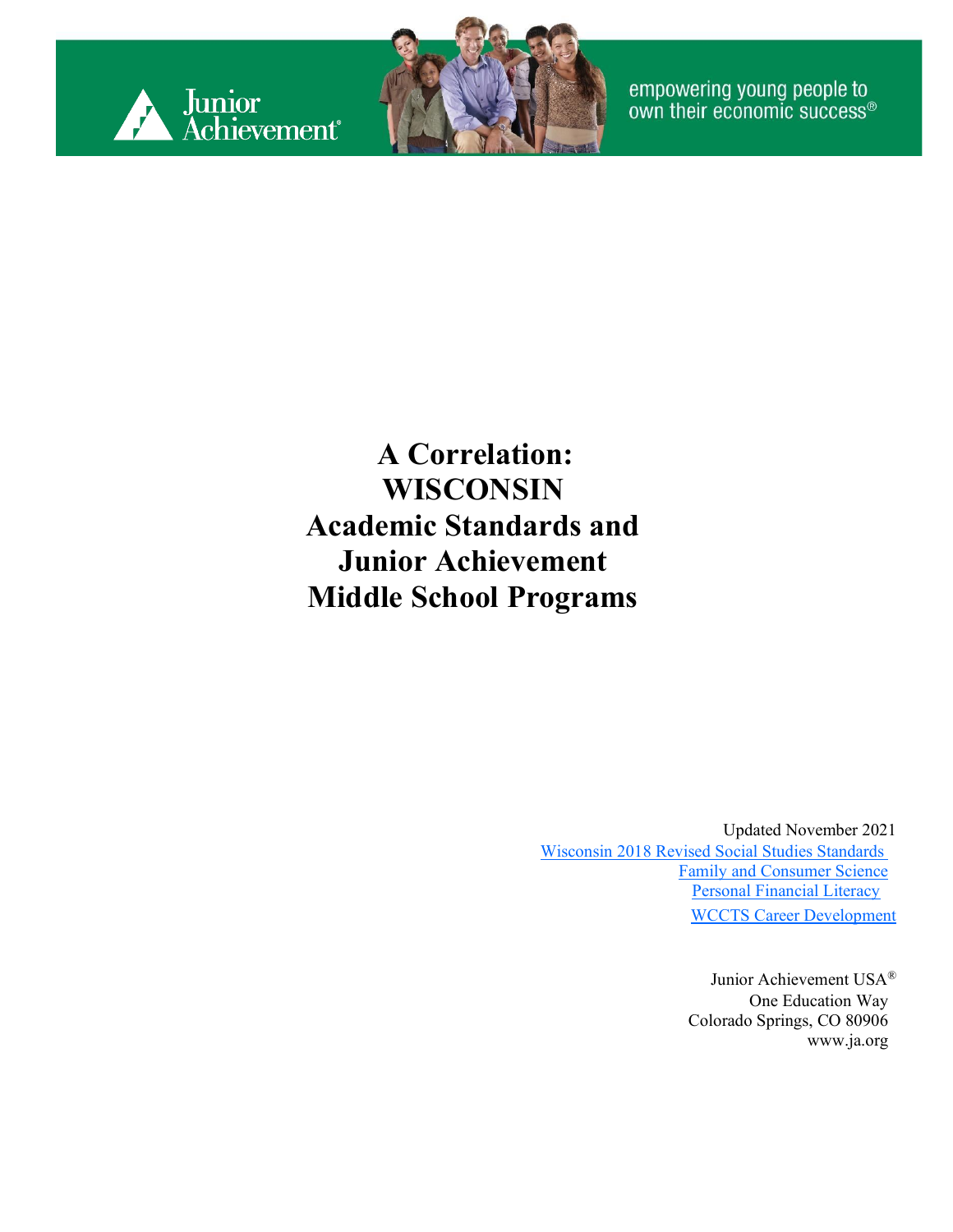#### **Overview**

Junior Achievement programs offer a multidisciplinary approach that connects learning across social studies disciplines, such as economics, geography, history, government, and civics, while incorporating mathematical concepts and reasoning and language arts skills. This list is not meant to be exhaustive or intended to suggest that a JA program will completely address any given standard but is designed to show how it can enhance or complement efforts to do so. The flexibility of the programs and supplementary materials allow specific content or skills to be addressed in depth by the teacher and/or business volunteer as needed.

In this document, Junior Achievement programs are correlated to the revised Wisconsin Social Studies Standards and standards for Family and Consumer Science, Personal Financial Literacy, and Career Development, as well as the Common Core State Standards in English/ Language Arts and Mathematics. Alternate delivery methods, such as student self-guided, cover the same learning objectives for social studies standards and the JA Pathway Competencies. However, the varied implementation models may cause slight variation in English Language Arts and Mathematics correlations.

#### **JA Middle Grades Programs**

*[JA Economics for Success](#page-2-0)®* provides practical information about personal finance and the importance of identifying education and career goals based on a student's skills, interests, and values.

*[JA Global Marketplace](#page-4-0)®* Blended Model introduces students to the global marketplace and the ways in which countries buy and sell from each other. Through completion of this program, students will gain an understanding of the role of producers and consumers in the interconnected global market.

*[JA It's My Business](#page-8-0)[®](#page-8-0)* Blended Model provides middle school students an opportunity to experience the initial steps necessary to start a business. New program content provides an authentic entrepreneurial experience for students, with each session building up to a product-pitch competition

*[JA It's My Future](#page-11-0)®* Blended Model offers middle school students' practical information to help prepare them for the working world. Students develop the personal-branding and job-hunting skills needed to earn a job.

JA Inspire<sup>TM</sup> is more than a career fair, it brings together the business community and local schools and is designed to help launch middle school students into their futures: high school, college, and careers beyond. (Grades 6-8)

[JA Career Exploration Fair™](#page-19-0) is an event where students learn about a range of career options across multiple career clusters. (Grades K-12

[JA Career Speakers Series™](#page-20-0) In JA Career Speakers Series, a volunteer guest speaker visits the classroom and shares information about his or her career, work, and education experience. (Grades K-12)

JA Excellence through Ethics™ Through JA Excellence through Ethics, students will learn the importance of ethics and ethical decision-making and how ethical and unethical choices affect everyone in a community. (Grades 6-12)

[JA It's My Job™](#page-22-0) (Soft Skills) will help students understand the value of professional communication and soft skills, making them more employable to future employers across multiple career clusters. (Grades 6-12)

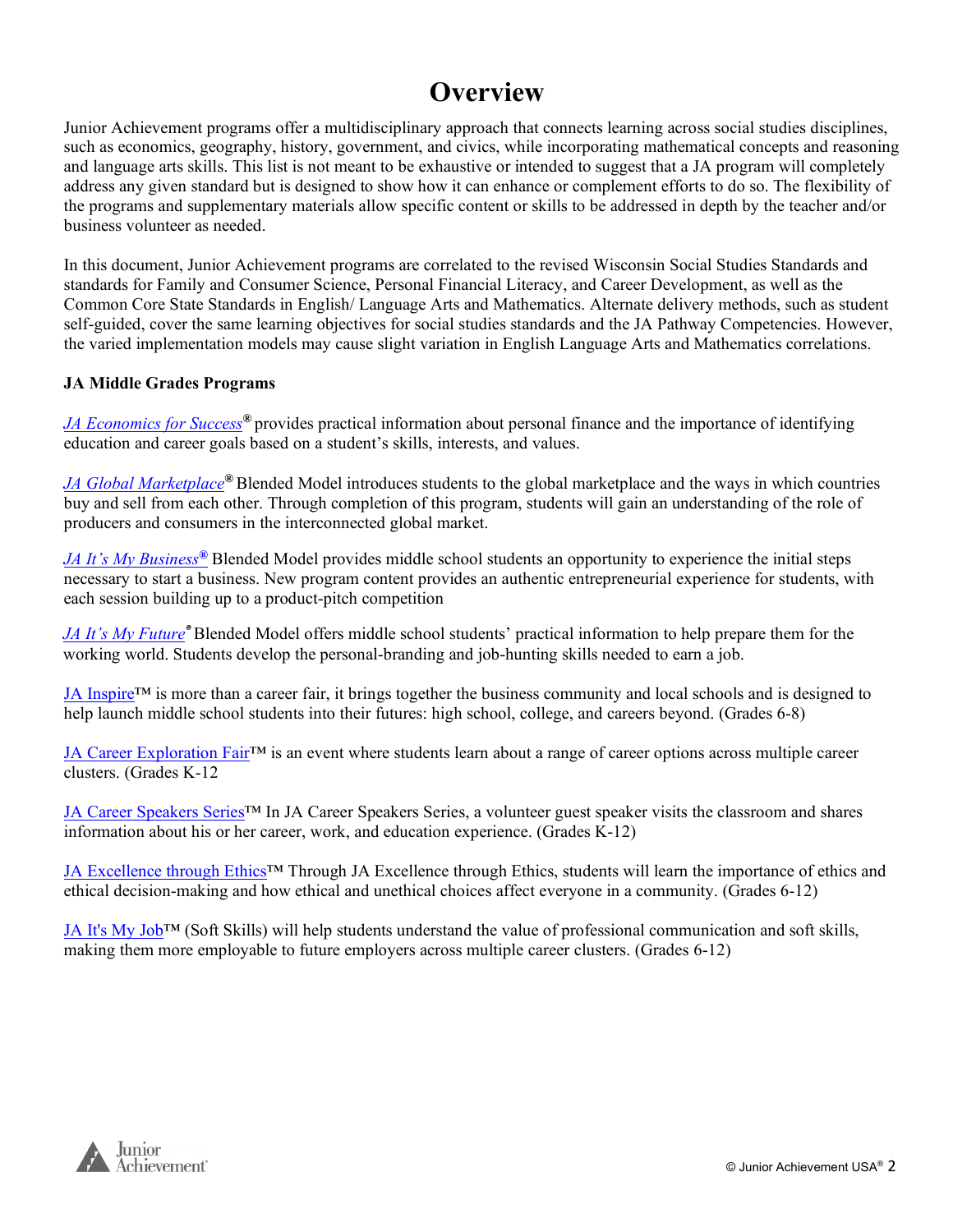#### JA Economics for Success

<span id="page-2-0"></span>

| <b>Session Descriptions</b>                                                                                                                                                                                                                                                                                                                                                                                                                                                                                     | <b>Academic Standards</b>                                                                                                                                                                                                                | <b>Personal Financial Literacy</b><br><b>WCCTS Career</b><br><b>Development Standards</b>                                                                                                                                                                                                                                                                 | Common<br>Core<br><b>ELA</b>                                                                                                                       | Common<br><b>Core Math</b>                             |
|-----------------------------------------------------------------------------------------------------------------------------------------------------------------------------------------------------------------------------------------------------------------------------------------------------------------------------------------------------------------------------------------------------------------------------------------------------------------------------------------------------------------|------------------------------------------------------------------------------------------------------------------------------------------------------------------------------------------------------------------------------------------|-----------------------------------------------------------------------------------------------------------------------------------------------------------------------------------------------------------------------------------------------------------------------------------------------------------------------------------------------------------|----------------------------------------------------------------------------------------------------------------------------------------------------|--------------------------------------------------------|
| <b>Session One: Mirror, Mirror</b><br>Students make choices to better<br>understand the concept of self-<br>knowledge as they consider<br>education, careers, and other life<br>choices.<br>Objectives:<br><b>Students will:</b><br>• Use personal reflection to explain<br>self-knowledge<br>Apply their skills, interests, and<br>values to help determine a<br>potential career path                                                                                                                         | <b>Behavioral Sciences</b><br>SS.BH1.a.m Identify patterns such<br>as culture, prior knowledge,<br>family, peers, school,<br>communities, and personal<br>interests that influence a person's<br>cognition, perception, and<br>behavior. | <b>WCCTS</b><br>CD3.a.6.m: Build an ongoing<br>awareness of personal abilities,<br>skills, interests and motivation and<br>determine how these fit with<br>chosen career pathway.                                                                                                                                                                         | Grade 6<br>RI.6.2,4,7<br>SL.6.1-2<br>L.6.1, 3, 4<br>Grade 7<br>RI.7.2,4<br>SL.7.1,2<br>L.7.1, 3, 4<br>Grade 8<br>RI.8.2,4<br>SL.8.1<br>L.8.1, 3, 4 |                                                        |
| <b>Session Two: Be a Success</b><br>Students learn how to set goals for<br>their financial future. They play the<br>"Be A Success Game" to see the<br>connection between personal finance,<br>education, and careers.<br>Objectives:<br><b>Students will:</b><br>Identify the connection between<br>goal setting, personal finance,<br>education, and career choices<br>• Apply decision making to<br>education and career choices                                                                              | NA                                                                                                                                                                                                                                       | <b>Personal Finance Literacy</b><br>FM2.a.m Analyze different<br>cultural perspectives and<br>behaviors regarding financial<br>values and goals across<br>communities.                                                                                                                                                                                    | <b>Grade 6</b><br>RI.6.4<br>SL.6.1,2<br>L.6.1, 3, 4<br>Grade 7<br>RI.7.4<br>SL.7.1,2<br>L.7.1,3,4<br>Grade 8<br>RI.8.4<br>SL.8.1<br>L.8.1, 3, 4    | Grade 6<br>6.NS3<br>6.NS.C.5                           |
| <b>Session Three: Keeping Your</b><br><b>Balance</b><br>Students receive Occupation Cards<br>and observe how different jobs<br>provide different monthly salaries.<br>Based on those monthly salaries,<br>students evaluate the opportunity<br>cost when making budget decisions.<br>Objectives:<br><b>Students will:</b><br>Recognize that a balanced budget<br>is important for all workers<br>• Define the term income and<br>differentiate between gross and<br>net income<br>Name ways to balance a budget | <b>Economics</b><br>SS.Econ1.a.m Predict the<br>opportunity costs of various<br>decisions.<br>SS.Econ1.b.m Evaluate how<br>incentives impact individual<br>and/or household decision-<br>making.                                         | <b>Personal Finance Literacy</b><br>EE1.b.m Evaluate specific<br>examples of intrinsic and extrinsic<br>rewards for a specific career (e.g.,<br>salary, flexibility, family time, or<br>goodwill).<br>Compare and contrast<br>employment choices based on<br>intrinsic and extrinsic factors (e.g.,<br>salary, flexibility, family time, or<br>goodwill). | Grade 6<br>RI.6.4,7<br>SL.6.1<br>L.6.1, 3, 4<br>Grade 7<br>RI.7.4<br>SL.7.1<br>L.7.1, 3, 4<br>Grade 8<br>RI.8.4<br>SL.8.1<br>L.8.1, 3, 4           | Grade 6<br>6.NS.B.3<br>6.NS.C.5<br>Grade 7<br>7.RP.A.3 |

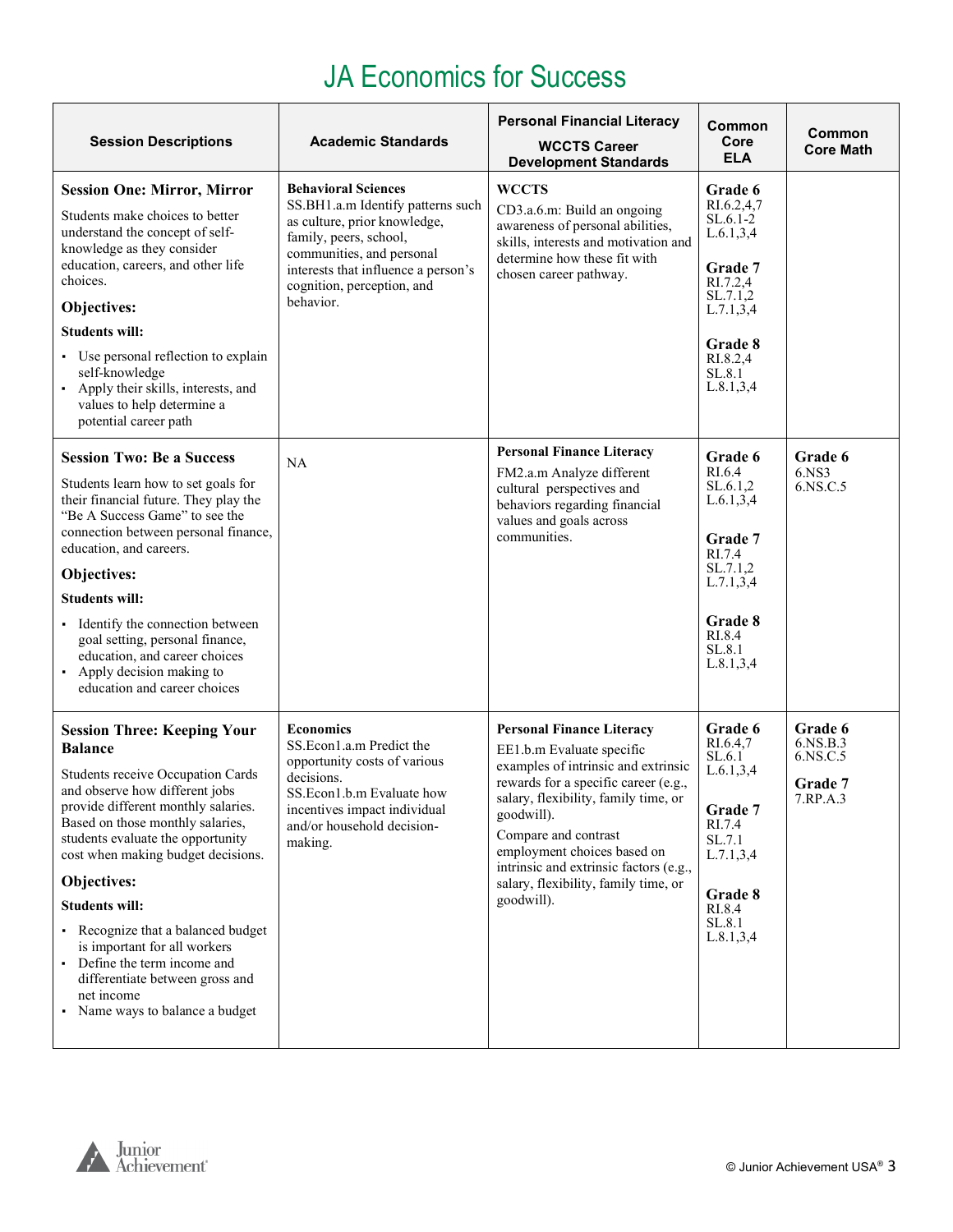#### JA Economics for Success

| <b>Session Descriptions</b>                                                                                                                                                                                                                                                                                                                                                                                                                                                                                      | <b>Academic Standards</b>                                                                                                                                                                            | <b>Personal Financial Literacy</b><br><b>WCCTS Career</b><br><b>Development Standards</b>                                                                                                                                                                                                                                                                                                                                                                      | Common<br>Core<br><b>ELA</b>                                                                                                             | Common<br><b>Core Math</b>                             |
|------------------------------------------------------------------------------------------------------------------------------------------------------------------------------------------------------------------------------------------------------------------------------------------------------------------------------------------------------------------------------------------------------------------------------------------------------------------------------------------------------------------|------------------------------------------------------------------------------------------------------------------------------------------------------------------------------------------------------|----------------------------------------------------------------------------------------------------------------------------------------------------------------------------------------------------------------------------------------------------------------------------------------------------------------------------------------------------------------------------------------------------------------------------------------------------------------|------------------------------------------------------------------------------------------------------------------------------------------|--------------------------------------------------------|
| <b>Session Four: Savvy Shopper</b><br>Students examine how consumers<br>pay for goods and services. They<br>discuss the advantages and<br>disadvantages of using debit and<br>credit cards.<br>Objectives:<br><b>Students will:</b><br>Identify the differences between<br>debit and credit cards<br>• Explain the advantages and<br>disadvantages of both cards<br>• Recognize the importance of<br>taking personal responsibility for<br>financial decisions                                                   | <b>Economics</b><br>SS.Econ2.a.m Analyze the role of<br>consumers and producers in<br>product markets. Provide<br>examples of how individuals and<br>households are both consumers<br>and producers. | <b>Personal Financial Literacy</b><br>FM1.b.m Differentiate between the<br>functions of money as a medium of<br>exchange (e.g., money accepted in<br>exchange for goods or services),<br>store of value (e.g., retention of<br>money's value for future<br>exchanges), and a unit of account<br>(e.g., stated unit of<br>measurement to simplify<br>transactional exchanges in contrast<br>to bartering).                                                      | Grade 6<br>RI.6.4,7<br>SL.6.1<br>L.6.1, 3, 4<br>Grade 7<br>RI.7.4<br>SL.7.1<br>L.7.1, 3, 4<br>Grade 8<br>RI.8.4<br>SL.8.1<br>L.8.1, 3, 4 | Grade 6<br>6.NS.B.3<br>6.NS.C.5<br>Grade 7<br>7.RP.A.3 |
| <b>Session Five: Keeping Score</b><br>Students examine how a credit score<br>is determined and learn about the<br>consequences of a positive and<br>negative credit report.<br>Objectives:<br><b>Students will:</b><br>Describe the favorable or<br>unfavorable consequences of a<br>high or low personal credit score<br>• Explain actions that cause a credit<br>score to go up or down                                                                                                                        | NA                                                                                                                                                                                                   | <b>Personal Finance Literacy</b><br>CD2.c.m Research ways that a<br>person can regain a lender's trust<br>after losing or damaging a<br>borrowed personal property.<br>Compare the potential payoffs of a<br>positive borrowing reputation<br>versus the potential consequences<br>of a poor borrowing reputation.<br>Explain why and how credit<br>reports are developed.<br>Examine the Fair Debt Collection<br>Practice Act & Fair Credit<br>Reporting Act. | Grade 6<br>RI.6.4,7<br>SL.6.1<br>L.6.1, 3, 4<br>Grade 7<br>RI.7.4<br>SL.7.1<br>L.7.1, 3, 4<br>Grade 8<br>RI.8.4<br>SL.8.1<br>L.8.1, 3, 4 | Grade 6<br>6.NS.B.3<br>6.NS.C.5                        |
| <b>Session Six: What's the Risk?</b><br>Students learn that life involves risk<br>and that insurance and personal<br>responsibility help to reduce the<br>financial consequences of loss or<br>injury.<br>Objectives:<br><b>Students will:</b><br>• Explore the cost and consequence<br>of risk<br>· Explain how insurance provides a<br>method to minimize financial risk<br>• Identify the opportunity cost of<br>having insurance<br>Assess how personal<br>responsibility plays a part in<br>minimizing risk | <b>NA</b>                                                                                                                                                                                            | <b>Personal Finance Literacy</b><br>RMI1.a.m Distinguish between<br>personal choices that have<br>reasonable and unreasonable risk<br>factors.<br>Identify how to reduce risk by<br>relying upon others and other loss<br>prevention tools.<br><b>WCCTS</b><br>MGT5.a.4.m: Identify techniques<br>for reducing or eliminating risks.                                                                                                                           | Grade 6<br>SL.6.1<br>L.6.1, 3.4<br>Grade 7<br>SL.7.1<br>L.7.1, 3, 4<br>Grade 8<br>SL.8.1<br>L.8.1, 3, 4                                  |                                                        |

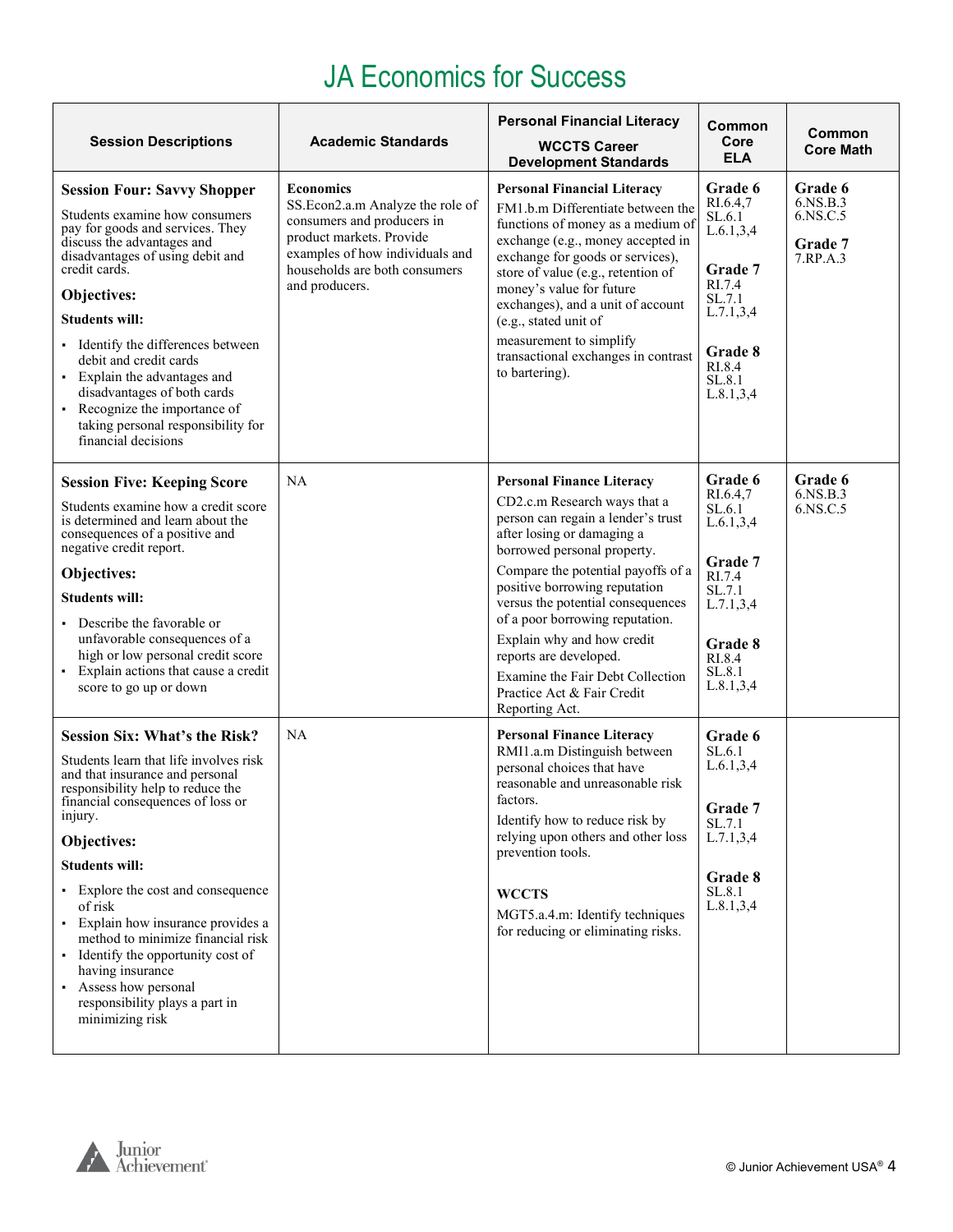<span id="page-4-0"></span>

| <b>Session Details</b>                                                                                                                                                                                                                                                                                                                                                                                                                                                                                                                                                                                                                                          | <b>Academic Standards</b>                                                                                                                                                                                                                                                                                                                                                                                                                                                                                                                                                                                                                    | <b>Personal Finance Literacy</b><br>and WCCTS Career<br><b>Development</b>                                                                                                                                                                                                                 | Common<br>Core                                                                                                                                                                                                                                |
|-----------------------------------------------------------------------------------------------------------------------------------------------------------------------------------------------------------------------------------------------------------------------------------------------------------------------------------------------------------------------------------------------------------------------------------------------------------------------------------------------------------------------------------------------------------------------------------------------------------------------------------------------------------------|----------------------------------------------------------------------------------------------------------------------------------------------------------------------------------------------------------------------------------------------------------------------------------------------------------------------------------------------------------------------------------------------------------------------------------------------------------------------------------------------------------------------------------------------------------------------------------------------------------------------------------------------|--------------------------------------------------------------------------------------------------------------------------------------------------------------------------------------------------------------------------------------------------------------------------------------------|-----------------------------------------------------------------------------------------------------------------------------------------------------------------------------------------------------------------------------------------------|
| <b>Session One: Business and</b><br><b>Customer</b><br>Students learn about the relationship<br>between businesses, their customers,<br>and the mutually beneficial exchange<br>of products and services.<br>Objectives:<br><b>Students will:</b><br>• Identify what a business gains from<br>an exchange with a customer<br>· Identify what a customer gains from<br>an exchange with a business<br>• Define ethics and ethical dilemma<br>(Deeper Look)<br>· Identify the stakeholders of a<br>business.<br>• Evaluate whether the actions of a<br>business, which had positive or<br>negative implications to<br>stakeholders, were ethical (Deeper<br>Look) | <b>Economics</b><br>SS.Econ2.a.m. Analyze the role of<br>consumers and producers in product<br>markets. Provide examples of how<br>individuals and households are both<br>consumers and producers.<br>SS.Econ.2.b.mm. Investigate the<br>relationship between supply and demand.<br>Evaluate the extent to which competition<br>exists in product markets, and its<br>relationship to price and quality of goods<br>and services.<br><b>Behavioral Science</b><br>SS.BH3.a.m Analyze how a person's local<br>actions can have global consequences, and<br>how global patterns and processes can<br>affect seemingly unrelated local actions. | <b>WCCTS</b><br>CD1.d.3.m: Evaluate the positive and<br>negative implications of personal<br>decisions.<br><b>Personal Finance Literacy</b><br>CD2.a.m Compare the benefits and<br>costs of spending decisions when<br>selecting products or services.                                     | Grade 6<br>RI.6.4<br>RI.6.7<br>W.6.4<br>SL.6.1-2<br>$L.6.1-6$<br>Grade 7<br>RI.7.4<br>W.7.4<br>SL.7.1-2<br>$L.7.1-6$<br>Grade 8<br>RI.8.4<br>W.4<br>SL.8.1-2<br>$L.8.1-6$                                                                     |
| <b>Session Two: Business and</b><br>Culture<br>Students learn that businesses must<br>understand cultural differences to<br>meet customers' needs and make a<br>profit in different countries.<br>Objectives:<br><b>Students will:</b><br>· Identify business-related, cultural<br>differences throughout the world<br>• Explain the need for international<br>businesses to consider their<br>customers' cultural differences to<br>provide for the customer and make<br>a profit<br>· Identify cultural differences<br>throughout the world that affect<br>social interaction and<br>communication                                                            | Geography<br>SS.Geog4.a.m Explain how place-based<br>identities can change places over time.<br>Investigate how place-based identity results<br>from the characteristics of a place and can<br>sometimes result in stereotypes of people<br>from a specific place.<br><b>Behavioral Science</b><br>SS.BH1.a.m Identify patterns such as<br>culture, prior knowledge, family, peers,<br>school, communities, and personal interests<br>that influence a person's cognition,<br>perception, and behavior.<br>SS.BH2.a.m Summarize the role culture<br>plays in personal and group behavior.                                                    | <b>WCCTS</b><br>CD1.c.8.m: Show respect and<br>appreciation for individual and cultural<br>differences in groups.<br><b>Personal Finance Literature</b><br>FM2.a.m Analyze different cultural<br>perspectives and behaviors regarding<br>financial values and goals across<br>communities. | Grade 6<br>RI.6.1<br>RI.6.4<br>RI.6.7<br>W.6.4,7<br>SL.6.1-2<br>SL.6.4<br>$L.6.1-6$<br>Grade 7<br>RI.7.1<br>RI.7.4<br>W.7.4,7<br>SL.7.1-2<br>SL.7.4<br>$L.7.1-6$<br>Grade 8<br>RI.8.1<br>RI.8.4<br>W.8.4,7<br>SL.8.1-2<br>SL.8.4<br>$L.8.1-6$ |

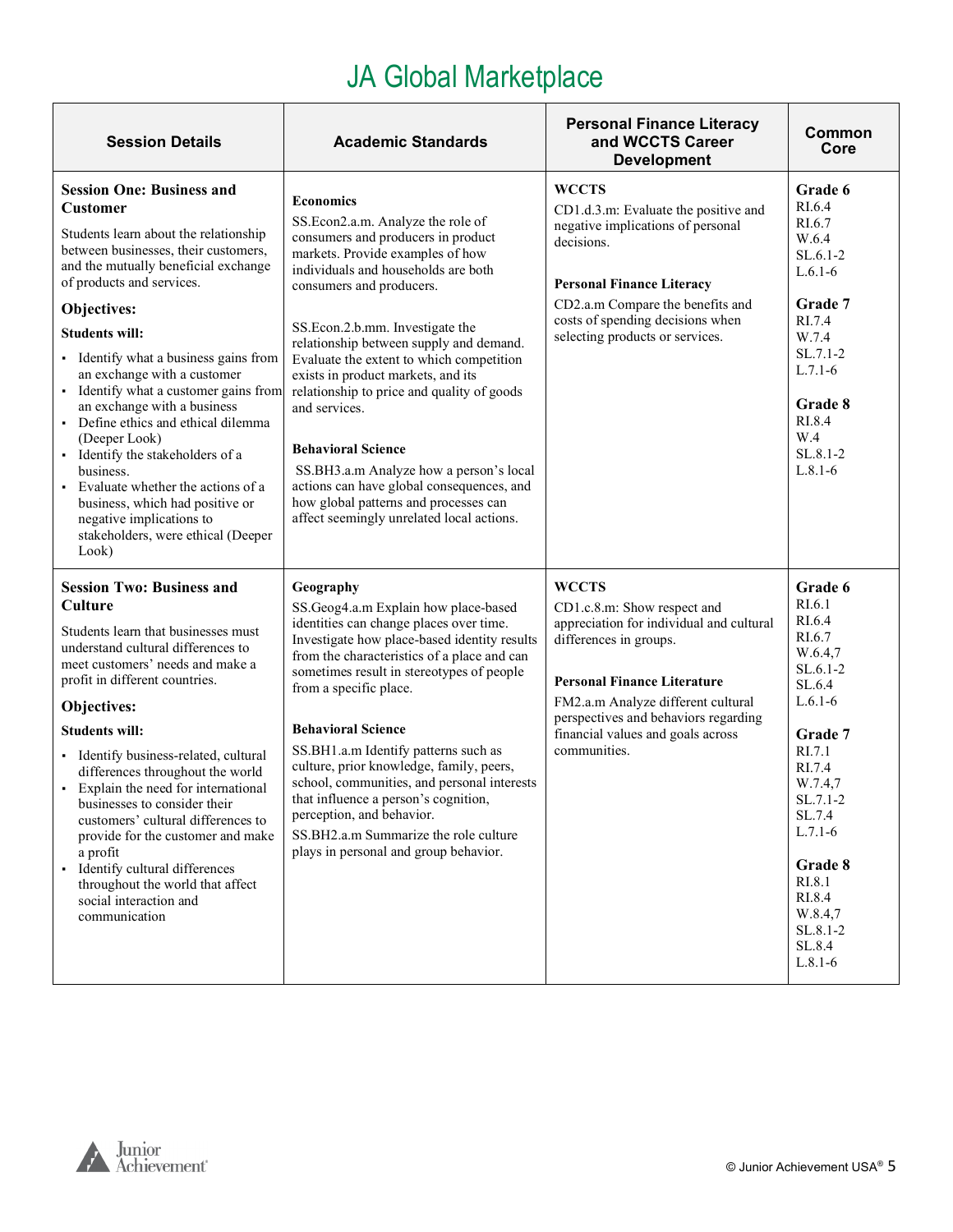| <b>Session Details</b>                                                                                                                                                                                                                                                                                                                                                                                                                                                                                                                                                                                                              | <b>Academic Standards</b>                                                                                                                                                                                                                                                                                                                                                                                                                                                                                                                                                                                                                                                                  | <b>Personal Finance Literacy</b><br>and WCCTS Career<br><b>Development</b>                                                                            | Common<br>Core                                                                                                                                                                                                                                                                                |
|-------------------------------------------------------------------------------------------------------------------------------------------------------------------------------------------------------------------------------------------------------------------------------------------------------------------------------------------------------------------------------------------------------------------------------------------------------------------------------------------------------------------------------------------------------------------------------------------------------------------------------------|--------------------------------------------------------------------------------------------------------------------------------------------------------------------------------------------------------------------------------------------------------------------------------------------------------------------------------------------------------------------------------------------------------------------------------------------------------------------------------------------------------------------------------------------------------------------------------------------------------------------------------------------------------------------------------------------|-------------------------------------------------------------------------------------------------------------------------------------------------------|-----------------------------------------------------------------------------------------------------------------------------------------------------------------------------------------------------------------------------------------------------------------------------------------------|
| <b>Session Three: Global Trade</b><br>Students learn that businesses<br>trade to obtain products and<br>services that customers want or<br>need. Students will learn about<br>imports and exports, examine the<br>ways technology has improved<br>international trade and participate<br>in a global trade game.<br>Objectives:<br><b>Students will:</b><br>Identify reasons why countries trade<br>Demonstrate that countries benefit<br>more from trade than from trying to<br>meet all their own needs<br>Apply key terms related to trade.<br>• Describe how improvements in<br>technology can influence<br>international trade | <b>Economics</b><br>SS.Econ1.a.m Predict the [opportunity<br>costs] of various decisions, and explain why<br>the opportunity cost might differ from<br>person to person or in different situations.<br>Assess how limited resources impact the<br>choices of individuals, households,<br>communities, businesses, and countries<br>Geography<br>SS.Geog1.a.m Use paper and digital maps<br>to ask and answer geographic questions<br>(e.g., Where are there patterns? Why there?<br>So what?).<br>SS.Geog3.b.m Analyze spatial patterns of<br>social and economic development in a<br>variety of regions in the world. Identify<br>how people, products, and ideas move<br>between places. | <b>WCCTS</b><br>4C1.b.4.m: Explain how multiple<br>people can develop better solutions than<br>an individual.                                         | Grade 6<br>RI.6.4<br>W.6.4<br>$SL.6.1-2$<br>SL.4<br>$L.6.1-6$<br>Grade 7<br>RI.7.4<br>W.7.4<br>$SL.7.1-2$<br>SL.7.4<br>$L.7.1-6$<br>Grade 8<br>RI.8.4<br>W.8.4<br>SL.8.1-2<br>SL.8.4<br>$L.8.1 - 4$<br>L.8.6                                                                                  |
| <b>Session Four: Why Countries</b><br><b>Specialize</b><br>Students learn that businesses in<br>different countries specialize by<br>focusing their efforts on specific<br>resources or producing smaller<br>parts of a product.<br>Objectives:<br><b>Students will:</b><br>Define specialization<br>Analyze examples of international<br>trade to explain why modern<br>countries cannot provide for all their<br>wants and needs<br>Show how events and decisions in<br>$\blacksquare$<br>one country have a causal<br>relationship with, and produce an<br>effect on, customers in another<br>country                            | <b>Economics</b><br>S.Econ2.b.m Evaluate the extent to which<br>competition exists in product markets, and<br>its relationship to price and quality of goods<br>and services.<br>SS.Econ4.e.m Summarize the role of<br>specialization on trade and cost of<br>goods/services. Identify examples of U.S.<br>exports and imports.<br>Geography<br>SS.Geog5.a.m Analyze how technology<br>interacts with the environment and how<br>increased use of technology affects the<br>burden/use of natural resources<br>SS.Geog5.b.m Analyze how distribution of<br>natural resources such as fisheries and<br>crops (renewable and nonrenewable)<br>creates systems of commerce between<br>groups. | <b>WCCTS</b><br>C1.b.6.m: Explain how multiple people<br>and perspectives can improve an<br>existing product or process better than<br>an individual. | <b>ELA</b><br>Grade 6<br>RI.6.1,4,7<br>SL.6.1-2<br>L.6.1, 3, 4, 6<br>Grade 7<br>RI.7.1,4<br>SL.7.1-2<br>L.7.1, 3, 4, 6<br>Grade 8<br>RI.8.1,4<br>SL.8.1-2<br>L.8.1, 3, 4, 6<br>MATH<br>6.NSA.3<br>6.RP.3<br>7.RP.2<br>7.NS.3<br><b>Mathematical</b><br><b>Practices</b><br>$1 - 2$<br>$4 - 7$ |

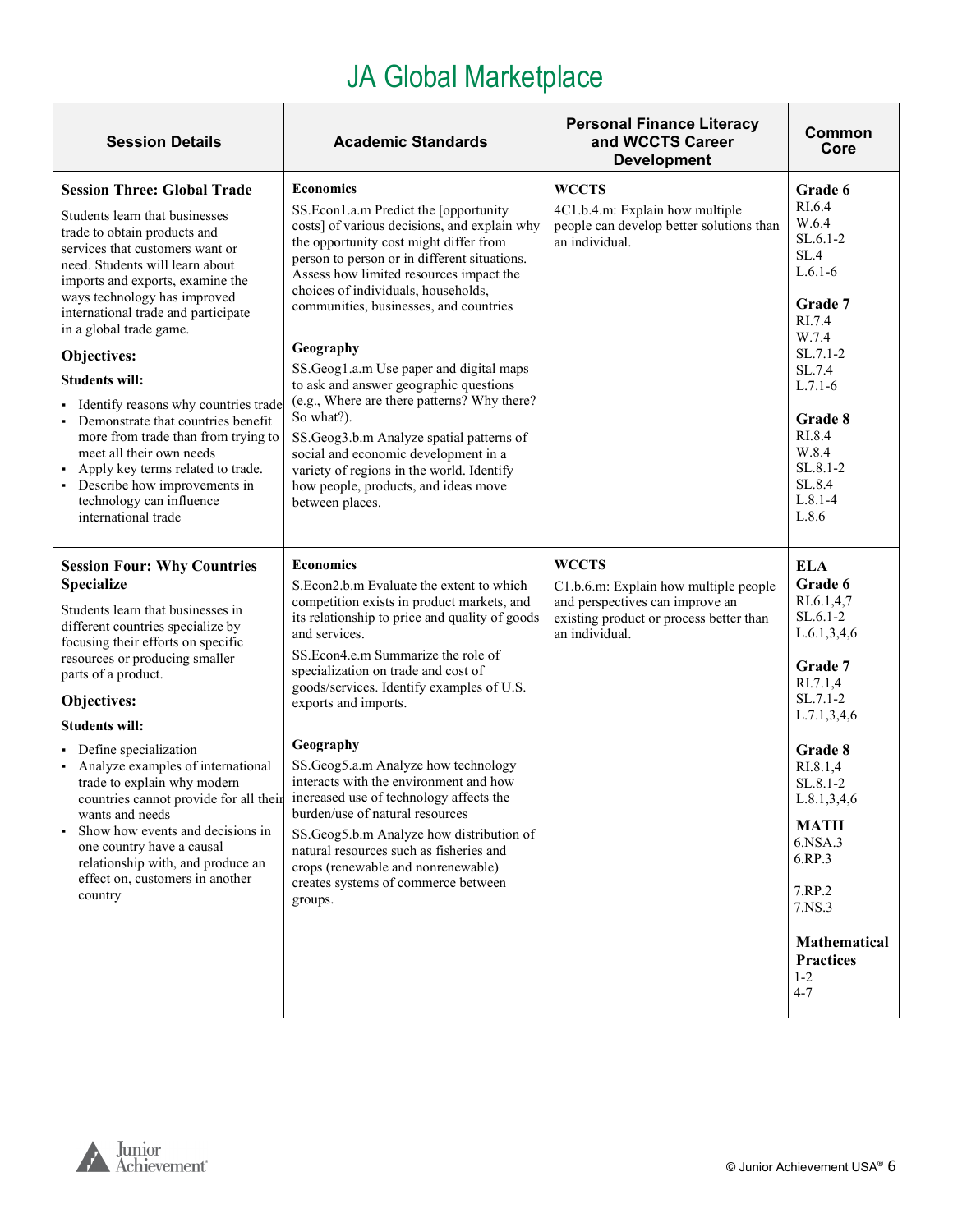| <b>Session Details</b>                                                                                                                                                                                                                                                                                                                                                                                                                                                                                                                  | <b>Academic Standards</b>                                                                                                                                                                                                                                                             | <b>Personal Finance Literacy</b><br>and WCCTS Career<br><b>Development</b>                                                                                                           | Common<br>Core                                                                                                                                                               |
|-----------------------------------------------------------------------------------------------------------------------------------------------------------------------------------------------------------------------------------------------------------------------------------------------------------------------------------------------------------------------------------------------------------------------------------------------------------------------------------------------------------------------------------------|---------------------------------------------------------------------------------------------------------------------------------------------------------------------------------------------------------------------------------------------------------------------------------------|--------------------------------------------------------------------------------------------------------------------------------------------------------------------------------------|------------------------------------------------------------------------------------------------------------------------------------------------------------------------------|
| <b>Session Five: Trade Barriers</b><br>Students explore the types of<br>restrictions that governments place on<br>international trade. They learn about<br>tariffs, quotas, subsidies, and<br>standards and how these barriers<br>affect governments, businesses, and<br>customers.<br>Objectives:<br><b>Students will:</b><br>• Identify examples of trade barriers<br>Analyze the consequences of trade<br>barriers on businesses, employees,<br>and customers<br>• Explain why balance of trade<br>matters to businesses, customers, | <b>Economics</b><br>S.Econ4.c.m Analyze the impact of<br>different government policies (e.g., taxation<br>and government spending) on the economy.<br>SS.Econ4.d.m Analyze potential<br>unintended costs and benefits (i.e.,<br>externalities) for a local or state law or<br>policy. | <b>WCCTS</b><br>4C's 4C3.a.5.m: Conduct a shared<br>dialogue with others on a common<br>problem or task.<br>4C3.a.7.m: Explore non-verbal and<br>non-written means of communication. | ELA<br>Grade 6<br>RI.6.4<br>W.6.4<br>$SL.6.1-2$<br>$L.6.1-6$<br>Grade 7<br>RI.7.4<br>W.7.4<br>$SL.7.1-2$<br>$L.7.1-6$<br>Grade 8<br>RI.8.4<br>W.8.4<br>SL.8.1-2<br>$L.8.1-6$ |
| and employees                                                                                                                                                                                                                                                                                                                                                                                                                                                                                                                           |                                                                                                                                                                                                                                                                                       |                                                                                                                                                                                      |                                                                                                                                                                              |
| <b>Session Six: Currency</b><br>Students explore the concept of<br>international currencies. They learn<br>about variable exchange rates,<br>currency converters, and how to<br>compare the prices of products from<br>around the world.                                                                                                                                                                                                                                                                                                | <b>Economics</b><br>SS. Econ 3.b.m Differentiate between the<br>functions of money (i.e., medium of<br>exchange, store of value, unit of account).                                                                                                                                    | NA                                                                                                                                                                                   | ELA<br>Grade 6<br>RI.6.4,7<br>$SL.6.1-2$<br>L.6.1<br>$L.6.3-6$<br>Grade 7                                                                                                    |
| Objectives:                                                                                                                                                                                                                                                                                                                                                                                                                                                                                                                             |                                                                                                                                                                                                                                                                                       |                                                                                                                                                                                      | RI.7.4                                                                                                                                                                       |
| <b>Students will:</b><br>• Define currency and exchange rate<br>• Recognize that different countries<br>have different forms of currency<br>• Recognize that each currency has a<br>different value, which is determined<br>through a variable exchange rate                                                                                                                                                                                                                                                                            |                                                                                                                                                                                                                                                                                       |                                                                                                                                                                                      | $SL.7.1-2$<br>L.7.1<br>$L.7.3-6$<br>Grade 8<br>RI.8.4<br>$SL.8.1-2$                                                                                                          |
|                                                                                                                                                                                                                                                                                                                                                                                                                                                                                                                                         |                                                                                                                                                                                                                                                                                       |                                                                                                                                                                                      | L.8.1<br>$L.8.3-6$                                                                                                                                                           |



 $\mathsf{r}$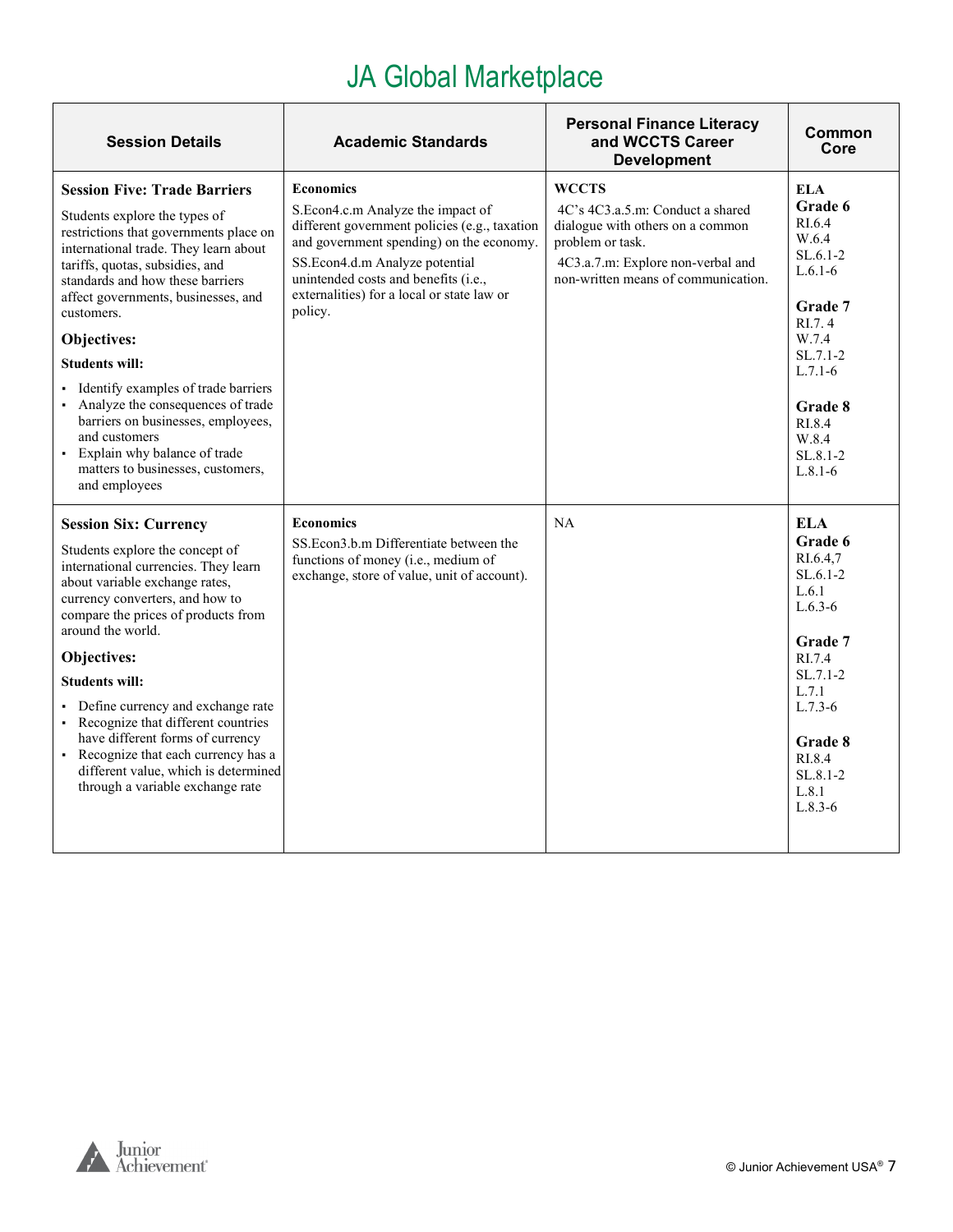| <b>Session Details</b>                                                                                                                                                                                                                                                                                                                                                                                                                                                                                                                                           | <b>Academic Standards</b>                                                                                                                                                                                                             | <b>Personal Finance Literacy</b><br>and WCCTS Career<br><b>Development</b>                                                                                                                                                                              | Common<br>Core                                                                                                                                                                                                    |
|------------------------------------------------------------------------------------------------------------------------------------------------------------------------------------------------------------------------------------------------------------------------------------------------------------------------------------------------------------------------------------------------------------------------------------------------------------------------------------------------------------------------------------------------------------------|---------------------------------------------------------------------------------------------------------------------------------------------------------------------------------------------------------------------------------------|---------------------------------------------------------------------------------------------------------------------------------------------------------------------------------------------------------------------------------------------------------|-------------------------------------------------------------------------------------------------------------------------------------------------------------------------------------------------------------------|
| <b>Session Seven: Global</b><br>Workforce<br>Students take on the role of<br>international business owners<br>reviewing the skills and experience of<br>potential employees.<br>Objectives:<br><b>Students will:</b><br>Describe how businesses can use<br>modern technology and<br>communication tools to locate<br>highly qualified employees at the<br>most advantageous wages<br>• Express specific steps that would<br>need to be taken to obtain work in<br>another country<br>Recognize the value of a second<br>language for future job<br>opportunities | <b>Behavioral Science</b><br>SS.BH2.b.m Model how individuals learn<br>the elements of their culture through<br>interactions with others, and how<br>individuals learn of other cultures through<br>communication, travel, and study. | <b>WCCTS</b><br>CD2.a.2.m: describe a diverse range of<br>opportunities available beyond high<br>school.<br>CD2.b.4.m: Assess changes due to<br>influences and shifts in regional,<br>national and global economies related to<br>career opportunities. | Grade 6<br>RI.6.1<br>RI.6.4<br>RI.6.7<br>W.6.4<br>$SL.6.1-2$<br>SL.6.4<br>$L.6.1-6$<br>Grade 7<br>RI.7.1<br>RI.7.4<br>W.7.4<br>$SL.7.1-2$<br>$L.7.1-6$<br>Grade 8<br>RI.8.1,4<br>W.8.4<br>$SL.8.1-2$<br>$L.8.1-6$ |

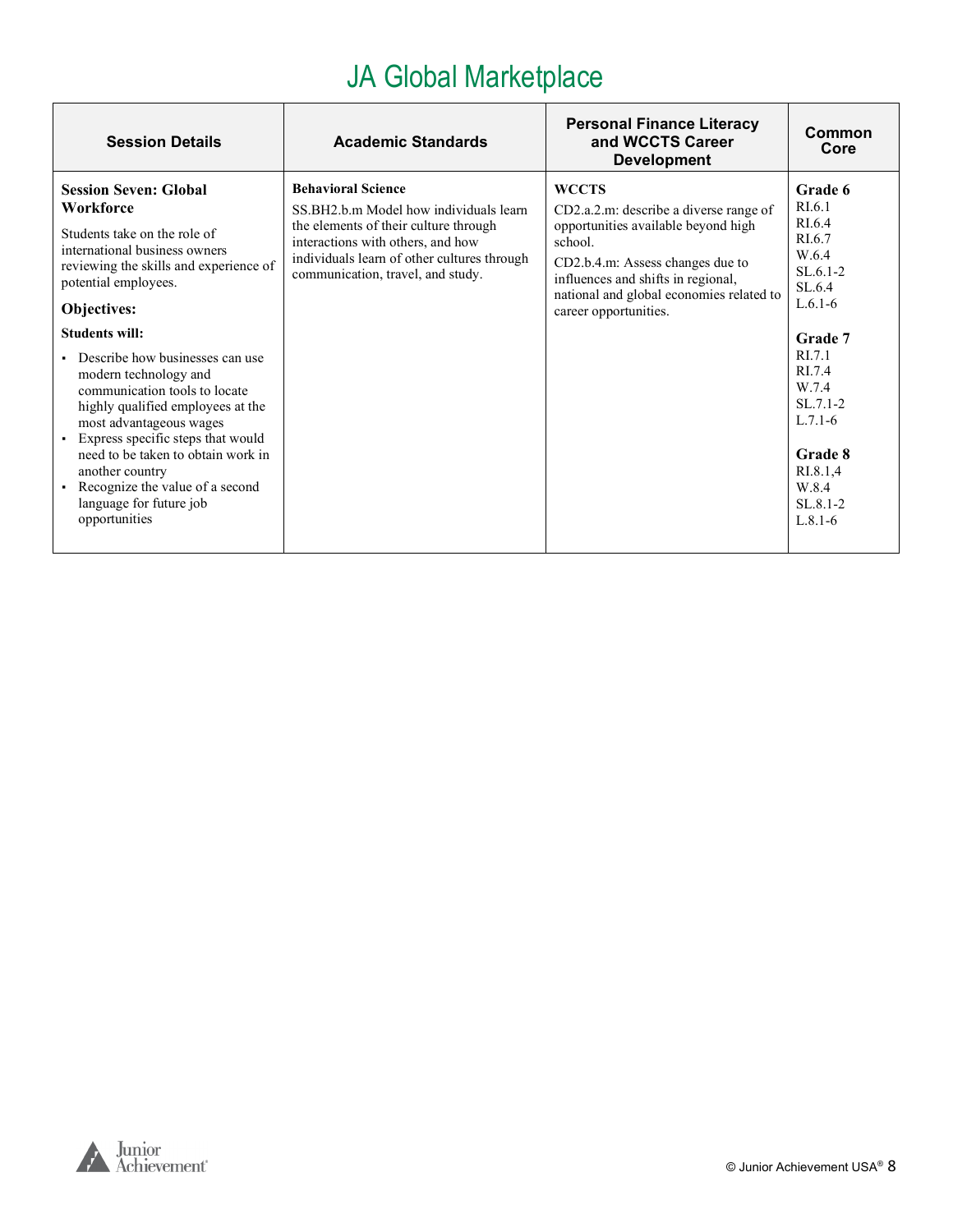#### JA It's My Business!

<span id="page-8-0"></span>

| <b>Session Details</b>                                                                                                                                                                                                                                                                                                                                                                                                                                                                                                                                                                 | <b>Academic Standards</b>                                                                                                                                                                                                                                                                                                                                                                                                                                                                                                                                                                                                                                                                                                                         | <b>Business and Information</b><br><b>Technology and Career and</b><br><b>Technical Education Standards</b>                                                                                                                                                                                                                                                                                                               | Common<br><b>Core ELA</b>                                                                                                                                                                |
|----------------------------------------------------------------------------------------------------------------------------------------------------------------------------------------------------------------------------------------------------------------------------------------------------------------------------------------------------------------------------------------------------------------------------------------------------------------------------------------------------------------------------------------------------------------------------------------|---------------------------------------------------------------------------------------------------------------------------------------------------------------------------------------------------------------------------------------------------------------------------------------------------------------------------------------------------------------------------------------------------------------------------------------------------------------------------------------------------------------------------------------------------------------------------------------------------------------------------------------------------------------------------------------------------------------------------------------------------|---------------------------------------------------------------------------------------------------------------------------------------------------------------------------------------------------------------------------------------------------------------------------------------------------------------------------------------------------------------------------------------------------------------------------|------------------------------------------------------------------------------------------------------------------------------------------------------------------------------------------|
| Session One: Entrepreneurs<br>Students learn about the relationship<br>between entrepreneurs, their<br>businesses, and the products and<br>services they offer, and then take an<br>entrepreneurial characteristics<br>inventory to assess their own<br>entrepreneurial skills and interests.<br>Objectives:<br>Students will:<br>• Define entrepreneurship and social<br>entrepreneurship<br>• Describe the relationship between a<br>business and its products and service<br>• Identify entrepreneurial characteristics<br>and recognize them, in varying<br>degrees, in themselves | NA                                                                                                                                                                                                                                                                                                                                                                                                                                                                                                                                                                                                                                                                                                                                                | Entrepreneurship<br>EN1.a.2.m: Identify one's own personal<br>traits that are typical characteristics of<br>an entrepreneur.<br>EN2.a.7.m: Identify and assess<br>opportunities for venture creation.<br><b>WCCTS</b><br>CD1.a.2.m Assess personal strengths,<br>aptitudes and passions related to<br>potential future careers.<br>CD1.d.3.m Evaluate the positive and<br>negative implications of personal<br>decisions. | Grade 6<br>RI 6.4,7<br>$SL.6.1-2$<br>$L.6.1-6$<br>Grade 7<br>RI.7.4,7<br>$SL.7.1-2$<br>$L.7.1-6$<br>Grade 8<br>RI.8.4<br>$SL.8.1 - 2$<br>$L.8.1 - 5$                                     |
| <b>Session Two: Market and Need</b><br>Students are introduced to young<br>entrepreneurs who have successfully met<br>an identified market need, and then<br>created a new product to meet the need.<br>Students work in groups to brainstorm<br>current needs within different product<br>categories.<br>Objectives:<br><b>Students will:</b><br>• Define market and need<br>• Explain the importance of<br>identifying market and need when<br>developing new product or service<br>ideas                                                                                            | <b>Economics</b><br>SS. Ing1.a.m. Formulate open-ended<br>questions for further research within one<br>of the social studies disciplines.<br>SS. Inq1.b.m Identify additional<br>questions that support the research and<br>possible resources to guide the inquiry.<br>SS.Inq.2.a.m. Explore evidence from<br>multiple reliable sources representing a<br>range of perspectives and media that<br>have been selected through research to<br>guide the inquiry.<br>SS.Econ1.b.m Evaluate how incentives<br>impact individual and/or household<br>decision-making.<br>SS.Econ.2.c.m. Categorize factors of<br>production and how they are combined<br>to make goods and deliver services.<br>Evaluate how profits influence sellers in<br>markets. | <b>Entrepreneurship</b><br>IMT1.d.3.m: Demonstrate how<br>information analysis can be used to<br>identify entrepreneurial opportunities.<br>EN2.a.8.m: Identify and describe tools<br>used by entrepreneurs for venture<br>planning.<br><b>WCCTS</b><br>4C1.a.5.m Explain how a recently<br>developed product or service fulfills a<br>human need or desire.                                                              | Grade 6<br>RI.6.1,4,7<br>$SL.6.1-2$<br>SL.64<br>$L.6.1-6$<br>Grade 7<br>RI. 7.1,4,7<br>$SL.7.1-2$<br>SL.7.4<br>$L.7.1-6$<br>Grade 8<br>RI.8.1.4<br>$SL.8.1 - 2$<br>SL.8.4<br>$L.8.1 - 5$ |

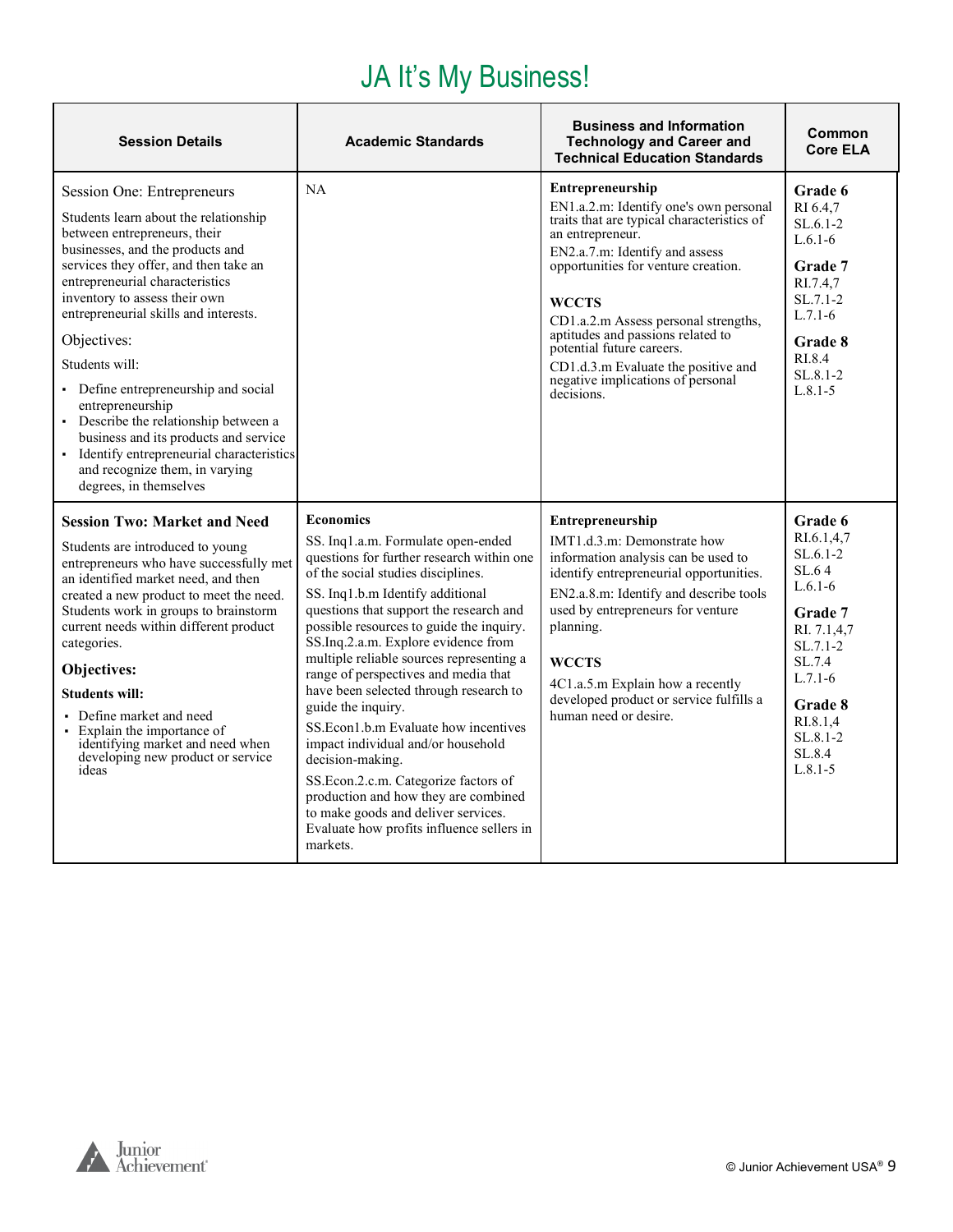#### JA It's My Business!

| <b>Session Details</b>                                                                                                                                                                                                                                                                                                                                                                                                                                                                                                | <b>Academic Standards</b>                                                                                                                                                                                                                                                                                                                                                                                                                            | <b>Business and Information</b><br><b>Technology and Career and</b><br><b>Technical Education Standards</b>                                                                                                                                                                                                                                                                                            | Common<br><b>Core ELA</b>                                                                                                                                                                                                |
|-----------------------------------------------------------------------------------------------------------------------------------------------------------------------------------------------------------------------------------------------------------------------------------------------------------------------------------------------------------------------------------------------------------------------------------------------------------------------------------------------------------------------|------------------------------------------------------------------------------------------------------------------------------------------------------------------------------------------------------------------------------------------------------------------------------------------------------------------------------------------------------------------------------------------------------------------------------------------------------|--------------------------------------------------------------------------------------------------------------------------------------------------------------------------------------------------------------------------------------------------------------------------------------------------------------------------------------------------------------------------------------------------------|--------------------------------------------------------------------------------------------------------------------------------------------------------------------------------------------------------------------------|
| <b>Session Three: Innovative Ideas</b><br>Students learn about innovative idea<br>generation and examine cutting-edge<br>products. Working in groups, students<br>brainstorm their own product ideas and<br>use graphic organizers to capture them.<br>Objectives:<br><b>Students will:</b><br>• Explain innovation and recognize it<br>as a necessary entrepreneurial skill<br>when starting a business<br>· Participate in creative idea<br>generation, from brainstorming to<br>defending and selecting an idea    | <b>Economics</b><br>SS.Econ.2.b.mm. Investigate the<br>relationship between supply and<br>demand. Evaluate the extent to which<br>competition exists in product markets,<br>and its relationship to price and quality<br>of goods and services.<br>SS.Econ1.a.m Assess how limited<br>resources (e.g., money, land, natural<br>resources, workers, time) impact the<br>choices of individuals, households,<br>communities, businesses, and countries | <b>Entrepreneurship</b><br>EN2.b.4.m: Describe<br>opportunities/problems that led to the<br>development of successful<br>entrepreneurial endeavors.<br><b>WCCTS</b><br>4C1.b.4.m Explain how multiple people<br>can develop better solutions than an<br>individual.<br>4C3.b.4.m Use idea generating practices<br>as part of a group.<br>4C3.b.5.m Describe ways to facilitate<br>group collaboration. | Grade 6<br>RI.6.1<br>RI. 6.4<br>RI.6.7<br>$SL.6.1-2$<br>$SL.4-5$<br>$L.6.1-6$<br>Grade 7<br>RI.7.1<br>RI.7.4<br>RI.7.7<br>$SL.7.1-2$<br>SL.7.4-5<br>$L.7.1-6$<br>Grade 8<br>RI.8.1                                       |
|                                                                                                                                                                                                                                                                                                                                                                                                                                                                                                                       |                                                                                                                                                                                                                                                                                                                                                                                                                                                      |                                                                                                                                                                                                                                                                                                                                                                                                        | RI.8.4<br>$SL.8.1-2$<br>SL.8.4-5<br>$L.8.1 - 5$                                                                                                                                                                          |
| <b>Session Four: Testing the Market</b><br>Students learn about the importance of<br>obtaining market feedback about new<br>product ideas. They will examine<br>various survey question types and<br>determine whether questions yield<br>useful product feedback, and then<br>practice developing survey questions in<br>groups.<br>Objectives:<br><b>Students will:</b><br>• Discuss the importance of market<br>research in the product development<br>process<br>• Describe multiple types of survey<br>questions | <b>NA</b>                                                                                                                                                                                                                                                                                                                                                                                                                                            | Entrepreneurship<br>EN2.b.8.m: Compose and reflect on a<br>plan to achieve an entrepreneur's goal.<br><b>WCCTS</b><br>4C3.a.5.m Conduct a shared dialogue<br>with others on a common problem or<br>task.                                                                                                                                                                                               | Grade 6<br>RI.6.1<br>RI.6.4<br>RI.6.7<br>W.6.4<br>$SL.6.1-2$<br>$L.6.1-6$<br><b>Grade 7</b><br>RI.7.1<br>RI.7.4<br>RI.77<br>W.7.4<br>$SL.7.1-2$<br>$L.7.1-6$<br>Grade 8<br>RI. 8.4<br>W.8.4<br>$SL.8.1-2$<br>$L.8.1 - 5$ |

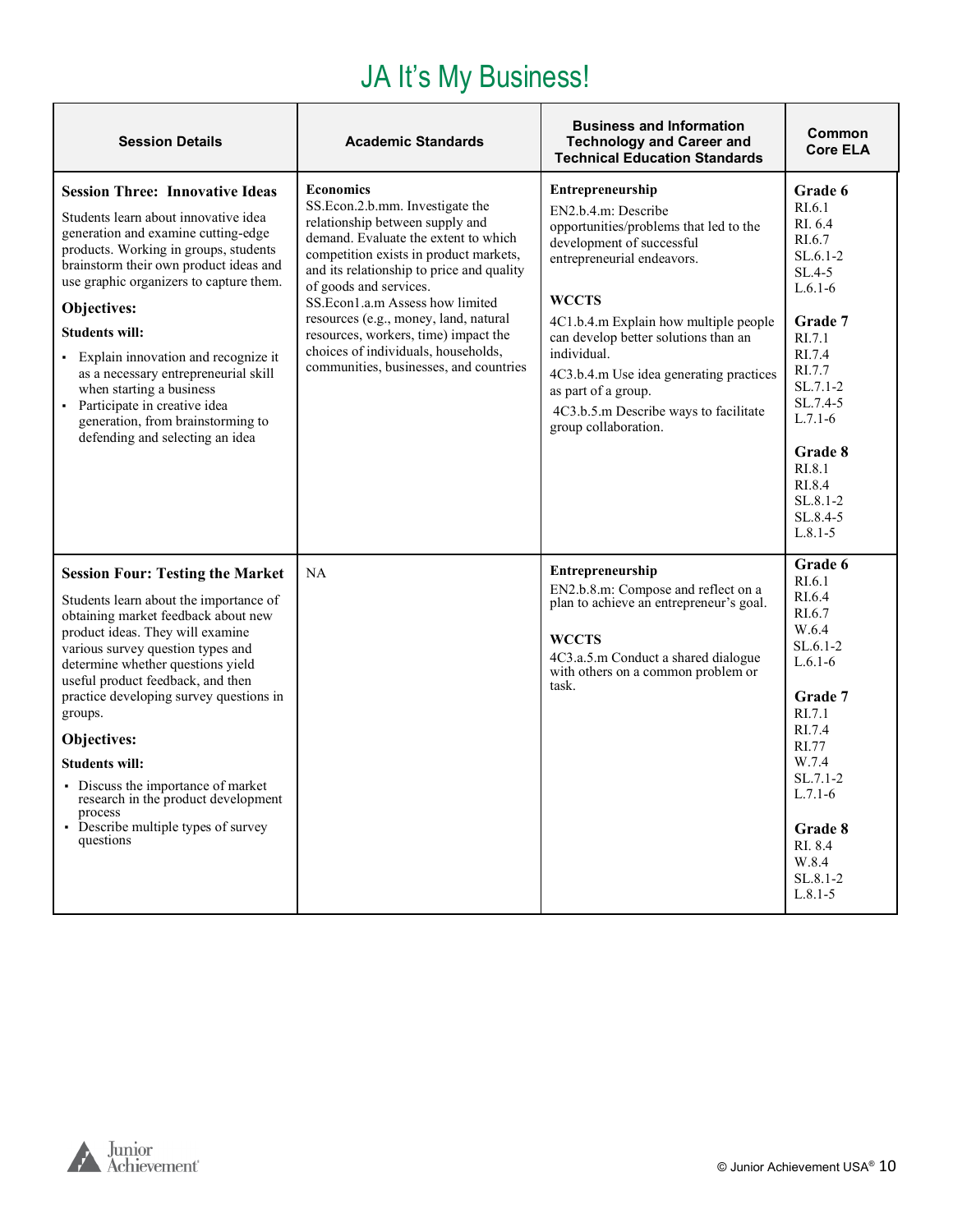#### JA It's My Business!

| <b>Session Details</b>                                                                                                                                                                                                                                                                                                                                                                                                                                                                               | <b>Academic Standards</b>                                                                                                                                                                                                                                                                                                                                                                                                                 | <b>Business and Information</b><br><b>Technology and Career and</b><br><b>Technical Education Standards</b>                                                                                                                                                                                                                                         | Common<br><b>Core ELA</b>                                                                                                                                                                                                                     |
|------------------------------------------------------------------------------------------------------------------------------------------------------------------------------------------------------------------------------------------------------------------------------------------------------------------------------------------------------------------------------------------------------------------------------------------------------------------------------------------------------|-------------------------------------------------------------------------------------------------------------------------------------------------------------------------------------------------------------------------------------------------------------------------------------------------------------------------------------------------------------------------------------------------------------------------------------------|-----------------------------------------------------------------------------------------------------------------------------------------------------------------------------------------------------------------------------------------------------------------------------------------------------------------------------------------------------|-----------------------------------------------------------------------------------------------------------------------------------------------------------------------------------------------------------------------------------------------|
| <b>Session Five: Design and</b><br>Prototype<br>Students learn about product design and<br>the prototype process. Each student will<br>create a product sketch to show the<br>features and explain the purpose of his<br>or her product.<br>Objectives:<br><b>Students will:</b><br>• Represent a product idea and its<br>features by using rough sketches and<br>drawings<br>• Recognize sketches as an important<br>first step in the prototype process                                            | <b>NA</b>                                                                                                                                                                                                                                                                                                                                                                                                                                 | <b>Entrepreneurship</b><br>EN2.b.5.m: Use the problem-solving<br>process to resolve a problem facing<br>consumers of businesses.<br><b>WCCTS</b><br>4C1.a.4.m Analyze elements of a<br>problem to develop creative solutions.<br>4C2.a.8.m Explain how implementation<br>of a solution or action may affect one or<br>more corresponding systems.   | Grade 6<br>RI.6.4<br>RI.6.7<br>W.6.4<br>$SL.6.1-2$<br>$SL.6.4-5$<br>$L.6.1-6$<br><b>Grade</b> 7<br>RI.7.4<br>RI.7.7<br>W.7.4<br>$SL.7.1-2$<br>SL.7.4-5<br>$L.7.1-6$<br>Grade 8<br>RI. 8.4<br>W.8.4<br>$SL.8.1-2$<br>SL.8.4-5<br>$L. 8.1 - 5$  |
| <b>Session Six: Seek Funding</b><br>Students learn how to plan and deliver a<br>pitch presentation with the intent of<br>attracting potential investors. In a mock<br>competition, groups will pitch their<br>product idea to guest judge(s) who will<br>award teams with ceremonial startup<br>funds.<br>Objectives:<br><b>Students will:</b><br>• Describe the elements that make a<br>strong pitch presentation<br>• Work together to create and deliver a<br>product pitch for potential funding | <b>Social Studies</b><br>SS.inq.3.a.m. Develop a debatable and<br>defensible claim based upon the analysis<br>of sources.<br>SS.Ing.3.c.m. Analyze the extent to<br>which evidence supports or does not<br>support a claim, and if it does not, adjust<br>claim appropriately.<br>SS.Inq.4.a.m. Communicate conclusions<br>using a variety of media (i.e. video or<br>online, documentaries, exhibits, research<br>papers, or web pages). | <b>Entrepreneurship</b><br>EN2.b.6.m: Recognize the need to<br>obtain professional assistance for<br>solving specific business problems.<br><b>WCCTS</b><br>CD4.a.3.m Demonstrate self-discipline,<br>self-worth, positive attitude and<br>integrity.<br>CD4.a.4.m Demonstrate flexibility and<br>willingness to learn new knowledge and<br>skills. | Grade 6<br>RI.6.4<br>RI.6.7<br>W.6.4<br>$SL.6.1-2$<br>$SL.6.4-5$<br>$L.6.1-4$<br><b>Grade</b> 7<br>RI.7.4<br>RI.77<br>W.7.4<br>$SL.7.1-2$<br>SL.7.4-5<br>$L.7.1-4$<br>Grade 8<br>RI.8.4<br>W.8.4<br>$SL.8.1 - 2$<br>$SL.8.4-5$<br>$L.8.1 - 5$ |



г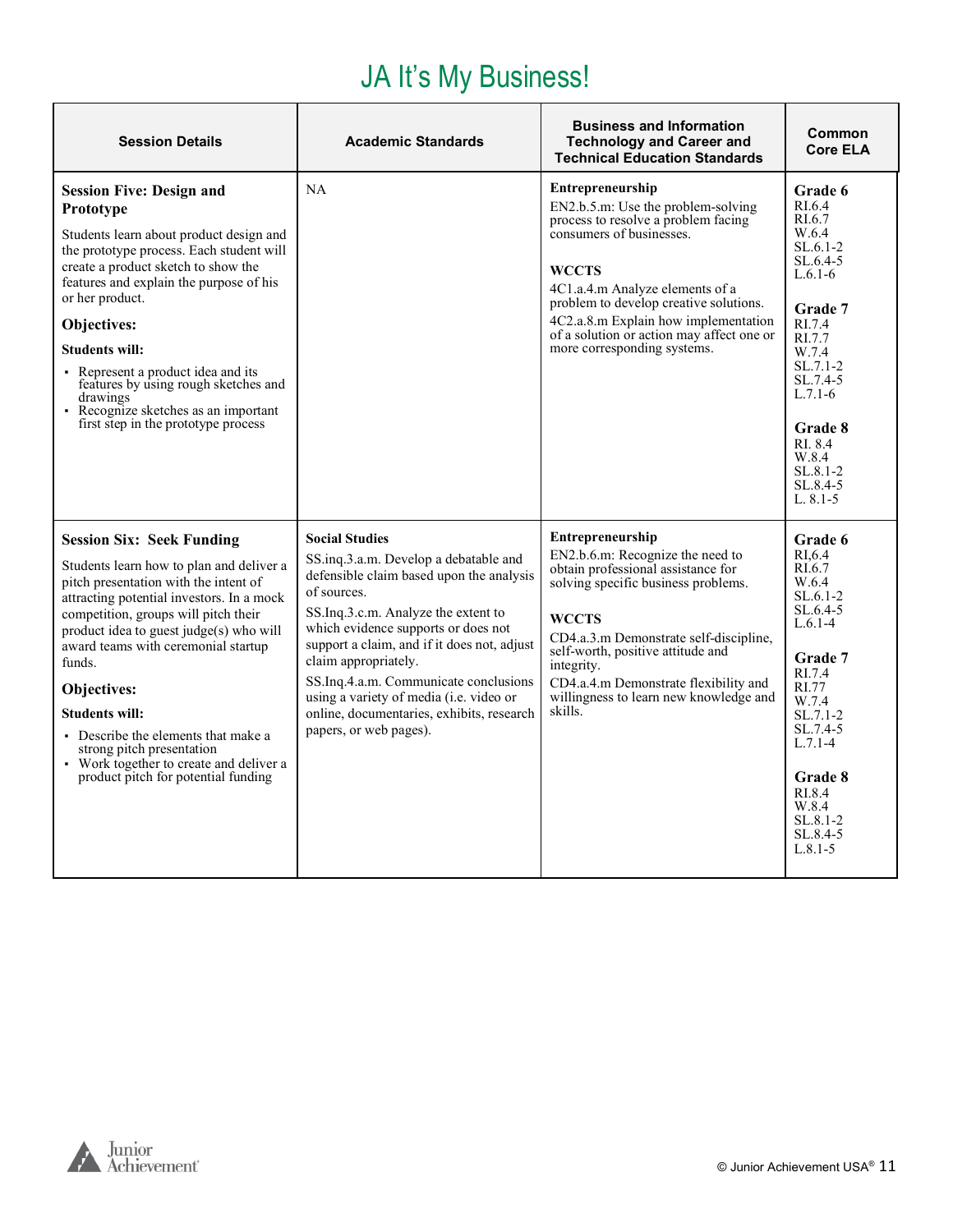## JA It's My Future

<span id="page-11-0"></span>

| <b>Session Details</b>                                                                                                                                                                                                                                                                                                                                                                                                                                                                                                                                                                                                                                                  | <b>Academic Standards</b>                                                                  | <b>WCCTS Standards</b>                                                                                                                                                                                             | Common<br><b>Core ELA</b>                                                                                                                                          |
|-------------------------------------------------------------------------------------------------------------------------------------------------------------------------------------------------------------------------------------------------------------------------------------------------------------------------------------------------------------------------------------------------------------------------------------------------------------------------------------------------------------------------------------------------------------------------------------------------------------------------------------------------------------------------|--------------------------------------------------------------------------------------------|--------------------------------------------------------------------------------------------------------------------------------------------------------------------------------------------------------------------|--------------------------------------------------------------------------------------------------------------------------------------------------------------------|
| <b>Session One: My Brand</b><br>Students learn that they have their own<br>personal brand and that the brand they<br>build today will reflect on them in the<br>future. They examine well-known logos<br>to learn how individuals and companies<br>create their brands and build their<br>reputations. They assess their personal<br>characteristics to define their own brands<br>and then develop logos to represent<br>themselves.<br>Objectives:<br><b>Students will:</b><br>• Describe the elements of a brand<br>• Recognize the ability of personal<br>branding to build a positive<br>reputation, for their personal life as<br>well as for their future career | <b>Social Studies</b><br>SS.Inq4.a.m. Communicate conclusions<br>using a variety of media. | <b>WCCTS</b><br>CD1.a.2.m: Assess personal strengths,<br>aptitudes and passions related to<br>potential future careers.                                                                                            | Grade 6<br>RI.6.4<br>RI.6.7<br>$SL.6.1-2$<br>$SL.6.4-5$<br>$L.6.1-6$<br>Grade 7<br>RI.7.4<br>$SL.7.1-2$<br>SL.7.4-5<br>$L.7.1-6$<br>Grade 8<br>RI. 8.4<br>SL.8.1-2 |
| • Design a logo that expresses their<br>personal brand<br><b>Session Two: Career Paths and</b><br><b>Clusters</b><br>Students are introduced to the 16 career<br>clusters and the pathways through them.<br>They take a career interest survey and<br>learn about potential jobs within their<br>preferred clusters. They then share job<br>information with other members of the<br>class and discuss the importance of all<br>jobs within a community.<br>Objectives:                                                                                                                                                                                                 | <b>NA</b>                                                                                  | <b>WCCTS</b><br>CD3.b.3.m: Demonstrate openness to<br>exploring a wide range of occupations<br>and career pathways.<br>CD3.a.9.m: Use assessment results in<br>educational planning including career<br>awareness. | $SL.8.4-5$<br>$L.8.1-6$<br>Grade 6<br>RI.6.1.4.7<br>$SL.6.1-2$<br>$SL.6.4-5$<br>$L.6.1-6$<br><b>Grade 7</b><br>RI.7.1.4<br>$SL.7.1-2$<br>SL.7.4<br>$L.7.1-6$       |
| <b>Students will:</b><br>• Define careers cluster.<br>• Identify jobs in specific career<br>clusters to explore further<br>• Recognize the interconnectivity and<br>value of all types of jobs                                                                                                                                                                                                                                                                                                                                                                                                                                                                          |                                                                                            |                                                                                                                                                                                                                    | Grade 8<br>RI.8.1<br>RL8.4<br>$SL.8.1 - 2$<br>SL.8.4<br>$L.8.1-6$                                                                                                  |

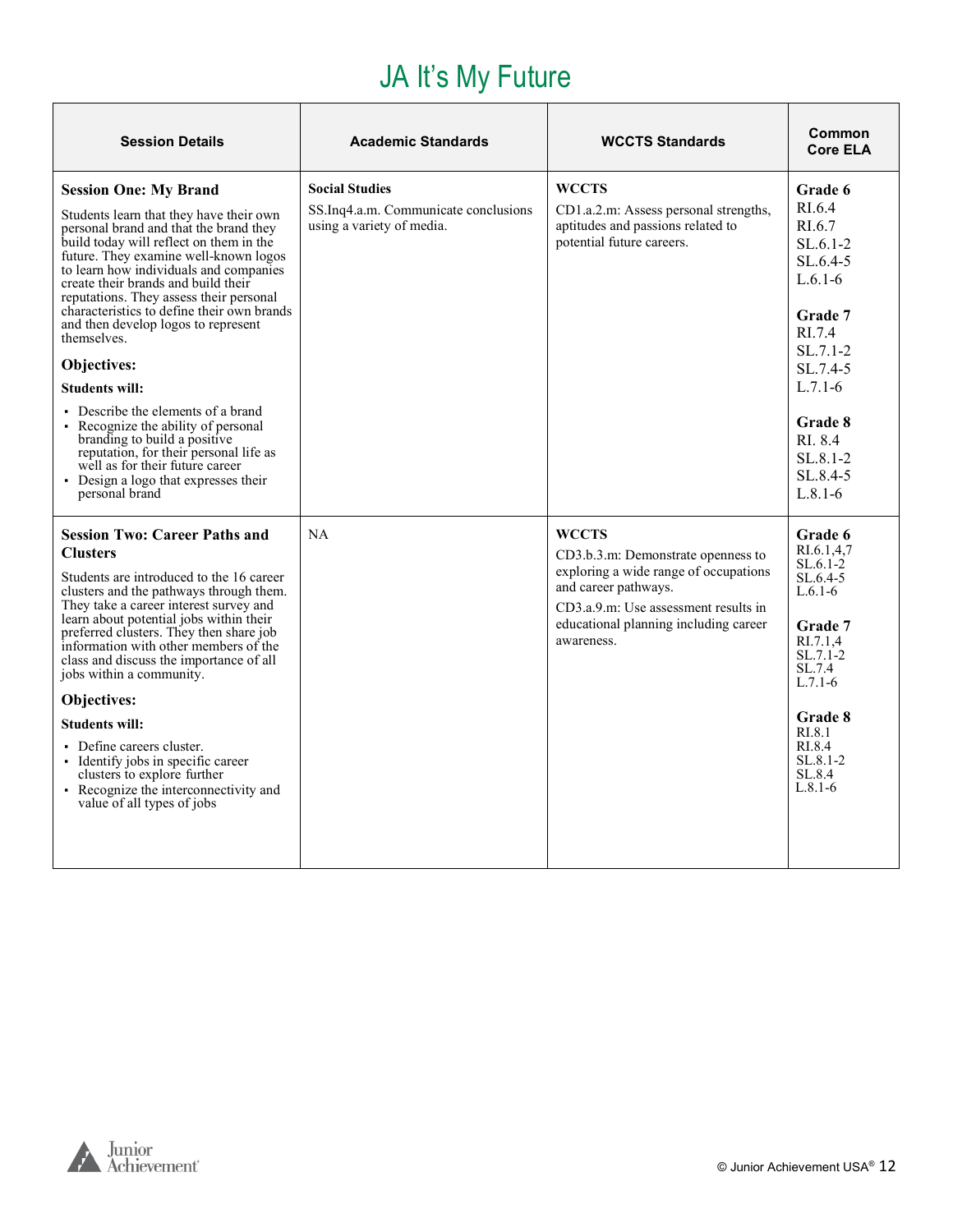#### JA It's My Future

| <b>Session Details</b>                                                                                                                                                                                                                                                                                                                                                                                                                                                                                                                                                          | <b>Academic Standards</b> | <b>WCCTS Standards</b>                                                                                                                                                                                                                                                                                                                                                                                         | Common<br><b>Core ELA</b>                                                                                                                                                                                                   |
|---------------------------------------------------------------------------------------------------------------------------------------------------------------------------------------------------------------------------------------------------------------------------------------------------------------------------------------------------------------------------------------------------------------------------------------------------------------------------------------------------------------------------------------------------------------------------------|---------------------------|----------------------------------------------------------------------------------------------------------------------------------------------------------------------------------------------------------------------------------------------------------------------------------------------------------------------------------------------------------------------------------------------------------------|-----------------------------------------------------------------------------------------------------------------------------------------------------------------------------------------------------------------------------|
| <b>Session Three: High-Growth</b><br><b>Careers</b><br>Students learn about the importance of<br>being aware of which fields are growing<br>and which are declining when making<br>decisions about their own careers. They<br>play a game that introduces information<br>about high-growth job fields.<br>Objectives:<br><b>Students will:</b><br>• Identify specific careers that are<br>forecast to have high-growth rates<br>• Consider a variety of factors when<br>selecting a career                                                                                      | NA                        | <b>WCCTS</b><br>CD2.b.4.m: Assess changes due to<br>influences and shifts in regional, national<br>and global economies related to career<br>opportunities.<br>CD2.b.6.m: Research local and regional<br>labor market and job growth information<br>to analyze career opportunities.                                                                                                                           | Grade 6<br>RI.6.1,4,7<br>$SL.6.1-2$<br>$L.6.1-6$<br>Grade 7<br>RI.7.1.4<br>$SL.7.1-2$<br>$L.7.1-6$<br>Grade 8<br>RI.8.1.4<br>$SL.8.1 - 2$<br>L.8.1, 3, 4                                                                    |
| <b>Session Four: Career Mapping</b><br>Students learn how early experiences<br>can build transferable skills that<br>contribute to future job success.<br>Students look at the lives of celebrities<br>and their paths to success, focusing on<br>early experiences. They learn about<br>career maps by examining a sample<br>and then creating their own.<br>Objectives:<br><b>Students will:</b><br>• Identify jobs in specific career<br>clusters that they would like to<br>explore further<br>• Plan significant milestones they need<br>to reach to earn a particular job | NA.                       | WCCTS<br>CD3.a.6.m: Build an ongoing<br>awareness of personal abilities, skills,<br>interests and motivation and determine<br>how these fit with chosen career<br>pathway.<br>CD3.a.7.m: Develop an individual<br>learning plan to enhance educational<br>achievement and attain career goals<br>based on a career pathway.<br>CD3.a.8.m: Choose career opportunities<br>that appeal to personal career goals. | Grade 6<br>RI.6.4<br>RI.6.7<br>W.6.4<br>$SL.6.1-2$<br>$SL.6.4-5$<br>$L.6.1-6$<br>Grade 7<br>RI.7.4<br>W.7.4<br>$SL.7.1-2$<br>$SL.7.4-5$<br>$L.7.1-6$<br><b>Grade 8</b><br>RL8.4<br>W.8.4<br>SL.8.1-2<br>SL.4-5<br>$L.8.1-6$ |

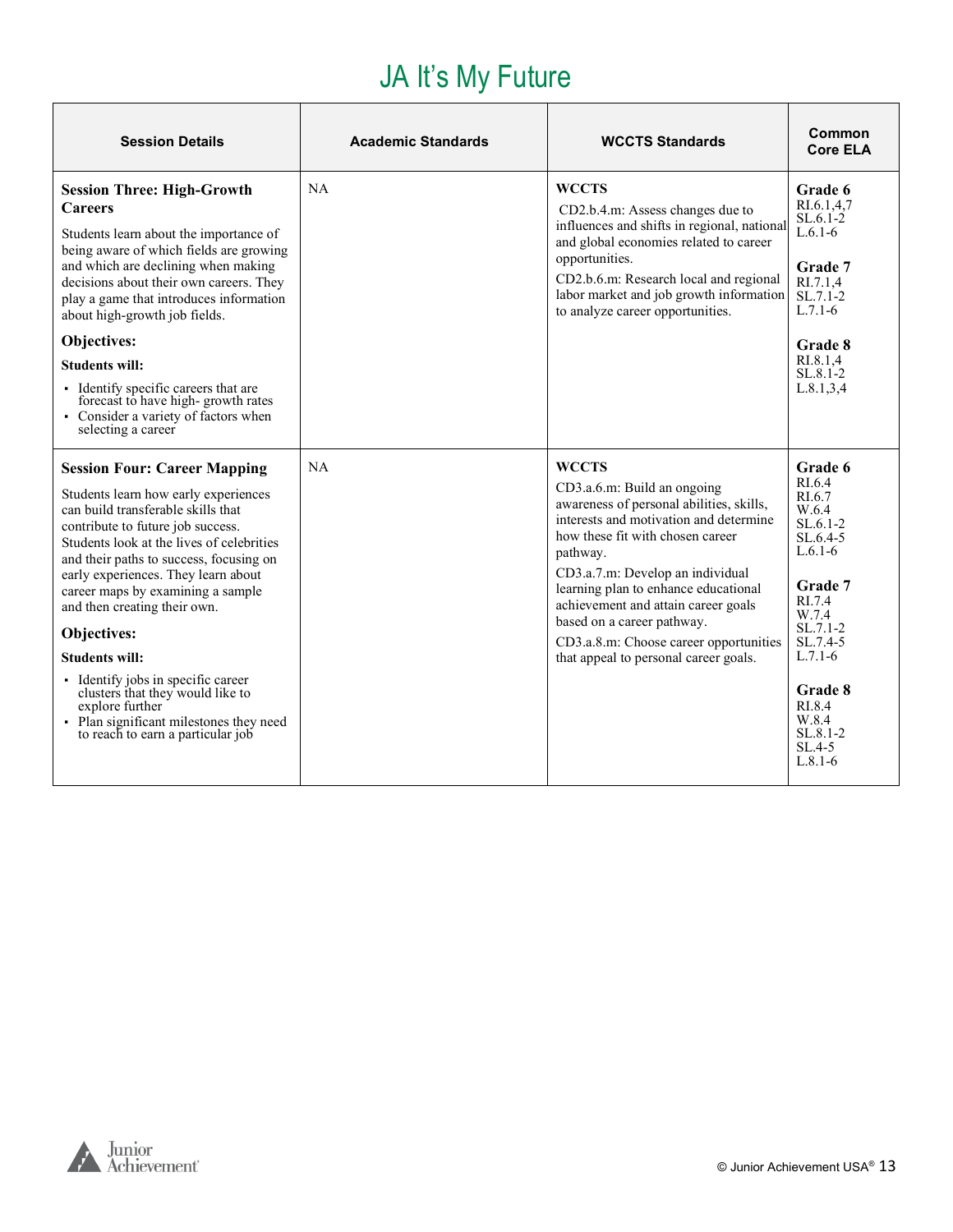#### JA It's My Future

| <b>Session Details</b>                                                                                                                                                                                                                                                                                                                                                                                                                                                                                                                                                                                                                                                                                                                                                                                                                                                                    | <b>Academic Standards</b> | <b>WCCTS Standards</b>                                                                                                                                                                                                                                                                                                                                                                      | Common<br><b>Core ELA</b>                                                                                                                                                                                             |
|-------------------------------------------------------------------------------------------------------------------------------------------------------------------------------------------------------------------------------------------------------------------------------------------------------------------------------------------------------------------------------------------------------------------------------------------------------------------------------------------------------------------------------------------------------------------------------------------------------------------------------------------------------------------------------------------------------------------------------------------------------------------------------------------------------------------------------------------------------------------------------------------|---------------------------|---------------------------------------------------------------------------------------------------------------------------------------------------------------------------------------------------------------------------------------------------------------------------------------------------------------------------------------------------------------------------------------------|-----------------------------------------------------------------------------------------------------------------------------------------------------------------------------------------------------------------------|
| <b>Session Five: On the Hunt</b><br>Students are introduced to the basics of<br>looking for and applying and<br>interviewing for a job. They play a game<br>in which they must identify two truths<br>and a myth about the job search process.<br>They also learn the fundamentals of<br>creating a resume and engage in<br>simulation in which they identify<br>appropriate skills for various jobs and<br>decide upon the right section of a resume<br>to highlight those skills.<br>Objectives:<br><b>Students will:</b><br>• Recognize basic job-hunting<br>techniques, including looking for a<br>job, applying, interviewing, and<br>listing references<br>• Recognize the importance of personal<br>presentation and making a good<br>impression, on paper and in person.<br>Recognize the basic construction of a<br>resume and skills that should be<br>highlighted on a resume. | <b>NA</b>                 | <b>WCCTS</b><br>CD4.a.3.m: Demonstrate self-<br>discipline, self-worth, positive attitude<br>and integrity.<br>CD4.a.4.m: Demonstrate flexibility and<br>willingness to learn new knowledge and<br>skills.<br>CD4.a.S.m: Identify positive work-<br>qualities typically desired in each of the<br>career cluster's pathways.<br>CD4.b.2.m: Identify the components of<br>a job description. | Grade 6<br>RI.6.1<br>RI.6.4<br>RI.6.7<br>$SL.6.1-2$<br>SL.4<br>$L.6.1-6$<br>Grade 7<br>RI.7.1<br>RI. 7.4<br>$SL.7.1-2$<br>SL.7.4<br>$L.7.1 - 4$<br>Grade 8<br>RI.8.1<br>RI.8.4<br>$SL.8.1-2$<br>SL.8.4<br>$L.8.1 - 4$ |
| Session Six: Soft Skills<br>Students learn about the differences<br>between technical and soft skills and<br>why both are essential for keeping a job.<br>Students will also complete a soft skills<br>self-evaluation to determine which skills<br>they already have and which they can<br>work toward. Finally, they will role-play<br>situations that require strong soft skills.<br><b>Objectives:</b><br><b>Students will:</b><br>• Define and differentiate between<br>technical skills and soft skills<br>• Identify specific soft skills they<br>already possess and those they need to<br>improve                                                                                                                                                                                                                                                                                | NA                        | <b>WCCTS</b><br>CD3.c.3.m: Identify work values and<br>needs.<br>CD3.c.4.m: Define adaptability and<br>flexibility in the world of work<br>CD4.a.S.m: Identify positive work-<br>qualities typically desired in each of the<br>career cluster's pathways.<br>CD4.b.2.m: Identify the components of<br>a job description.                                                                    | Grade 6<br>RI.6.4.7<br>$SL.6.1-2$<br>$SL.6.4-5$<br>$L.6.1-6$<br>Grade 7<br>RI.7.4<br>$SL.7.1-2$<br>SL.7.4-5<br>$L.7.1-6$<br>Grade 8<br>RI.8.4<br>$SL.8.1 - 2$<br>$SL.8.4-5$<br>$L.8.1-6$                              |

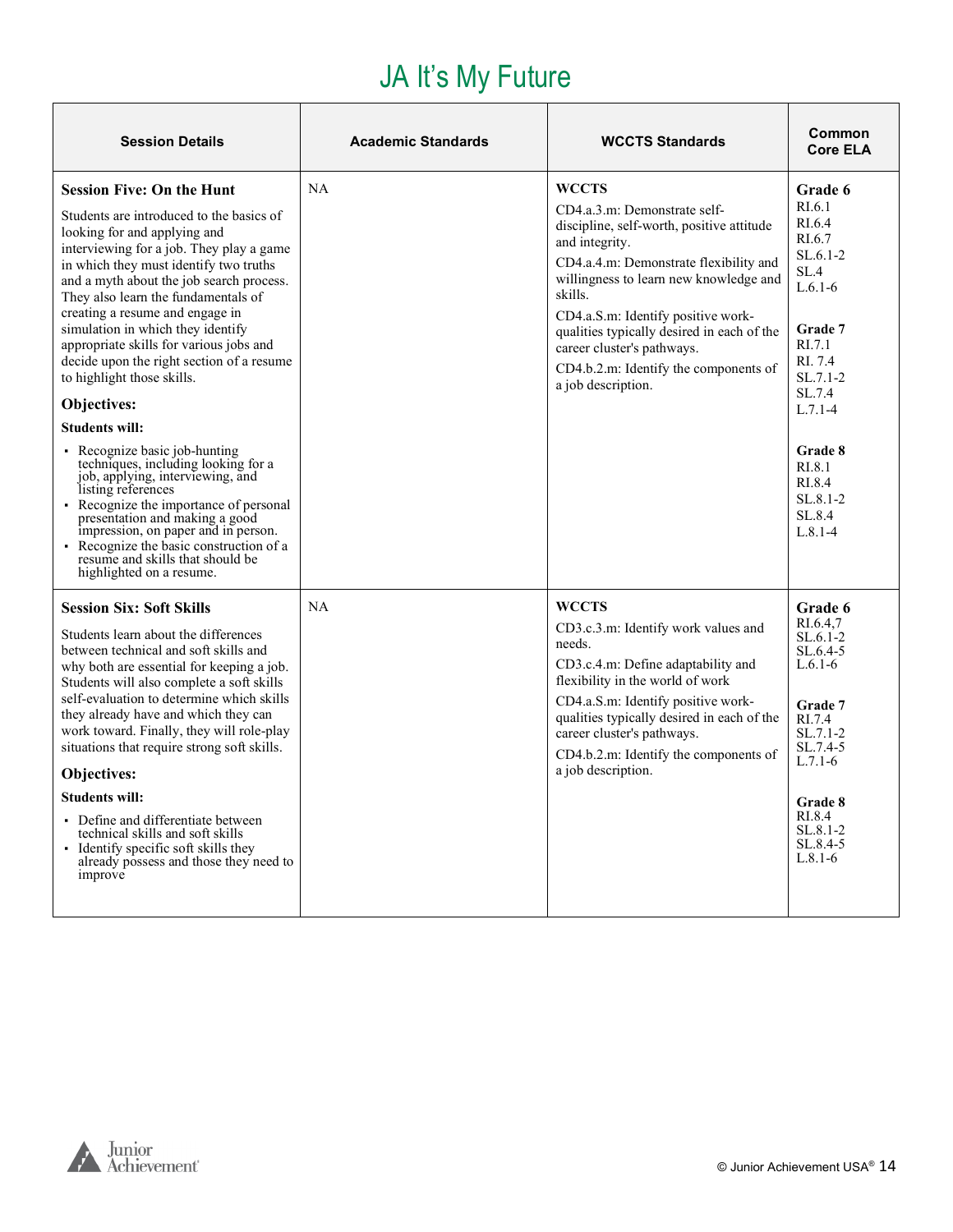| <b>Session Descriptions</b>                                                                                                                                                                                                                                                                                                                                                                                                                                                                                                                                                                                                                                                                                                                        | <b>Academic Standards</b>                                                                                                                                                                                                                                               | <b>Personal Finance Literacy</b><br>and WCCTS Standards                                                                                                                                                                                                                                                                                                                                       | Common<br><b>Core ELA</b>                                                                                                                                                                                                                                      |
|----------------------------------------------------------------------------------------------------------------------------------------------------------------------------------------------------------------------------------------------------------------------------------------------------------------------------------------------------------------------------------------------------------------------------------------------------------------------------------------------------------------------------------------------------------------------------------------------------------------------------------------------------------------------------------------------------------------------------------------------------|-------------------------------------------------------------------------------------------------------------------------------------------------------------------------------------------------------------------------------------------------------------------------|-----------------------------------------------------------------------------------------------------------------------------------------------------------------------------------------------------------------------------------------------------------------------------------------------------------------------------------------------------------------------------------------------|----------------------------------------------------------------------------------------------------------------------------------------------------------------------------------------------------------------------------------------------------------------|
| <b>Session One: Career Planning</b><br><b>Starts with You</b><br>Through close examination of specific<br>skills and career clusters, students learn<br>the key factors to investigate career<br>planning, skills, interests, work priorities,<br>and job outlooks.<br>Objectives:<br><b>Students will:</b><br>• Recognize career clusters that match<br>their skills and interests.<br>Assess their soft skills and identify<br>need for improvement.<br>· Identify industries and jobs that offer<br>opportunities.                                                                                                                                                                                                                              | <b>Social Studies</b><br>SS.Inq2.a.m Explore evidence from multiple<br>reliable sources representing a range of<br>perspectives and media that have been selected<br>through research to guide the inquiry.                                                             | <b>Personal Finance Literacy</b><br>EE1.b.m Evaluate specific<br>examples of intrinsic and<br>extrinsic rewards for a specific<br>career (e.g., salary, flexibility,<br>family time, or goodwill).<br>Compare and contrast<br>employment choices based on<br>intrinsic and extrinsic factors<br>(e.g., salary, flexibility, family<br>time, or goodwill).                                     | <b>Reading for</b><br><b>Informational</b><br><b>Text</b><br>RI <sub>1</sub><br>RI <sub>4</sub><br>RI <sub>7</sub><br><b>Speaking and</b><br>Listening<br>SL <sub>1</sub><br>SL <sub>2</sub><br>Language<br>L <sub>3</sub><br>L <sub>4</sub><br>L <sub>6</sub> |
| <b>Session Two: Making the Most of</b><br><b>JA</b> Inspire<br>In this session, students refine a plan for<br>the event. If possible, encourage students<br>to spend additional time outside of class<br>researching the participating companies.<br>Objectives:<br><b>Students will:</b><br>• Identify companies that they want to<br>learn more about at the JA Inspire<br>event. Three is a good number.<br>• Prepare questions that they want to<br>ask and practice asking them.<br>Create an elevator pitch—a statement<br>that explains why they are interested<br>in a company or a job and what they<br>have to offer and helps to connect<br>them with the company volunteers.<br>• Express their expectations of the<br>upcoming event. | <b>Social Studies</b><br>SS.Inq1.a.m. Formulate open-ended questions<br>for further research within one of the social<br>studies disciplines.<br>SS.Inq1.b.m Identify additional questions that<br>support the research and possible resources to<br>guide the inquiry. | <b>WCCTS</b><br>CD4.a.3.m: Demonstrate self-<br>discipline, self-worth, positive<br>attitude and integrity.<br>CD4.a.4.m: Demonstrate<br>flexibility and willingness to<br>learn new knowledge and skills.<br>CD4.a.S.m: Identify positive<br>work-qualities typically desired<br>in each of the career cluster's<br>pathways.<br>CD4.b.2.m: Identify the<br>components of a job description. | <b>Speaking and</b><br><b>Listening</b><br>SL <sub>1</sub><br>SL <sub>2</sub><br>Writing<br>W 4<br>W 7<br>W 8<br>Language<br>L <sub>3</sub><br>L <sub>4</sub><br>L <sub>6</sub>                                                                                |
| <b>Session Three: JA Inspire Event</b><br>During the JA Inspire expo, students<br>participate in hands-on activities, often<br>using equipment or tools used on a job.<br>Objectives:<br><b>Students will:</b><br>• Make connections with adults who<br>have jobs in careers that interest<br>them.<br>• See the connection between high<br>school programming choices and<br>careers.<br>• Collect information about the<br>education required to be successful in<br>a job.<br>• Practice soft skills.                                                                                                                                                                                                                                           | <b>NA</b>                                                                                                                                                                                                                                                               | <b>WCCTS</b><br>CD4.a.3.m: Demonstrate self-<br>discipline, self-worth, positive<br>attitude and integrity.<br>CD4.a.4.m: Demonstrate<br>flexibility and willingness to<br>learn new knowledge and skills.<br>CD4.a.S.m: Identify positive<br>work-qualities typically desired<br>in each of the career cluster's<br>pathways.<br>CD4.b.2.m: Identify the<br>components of a job description. | <b>Reading for</b><br>Informational<br>Text<br>RI <sub>1</sub><br>RI4<br>RI7<br>Speaking and<br>Listening<br>SL <sub>1</sub><br>SL <sub>2</sub><br>Language<br>L <sub>3</sub><br>L <sub>4</sub><br>L6                                                          |

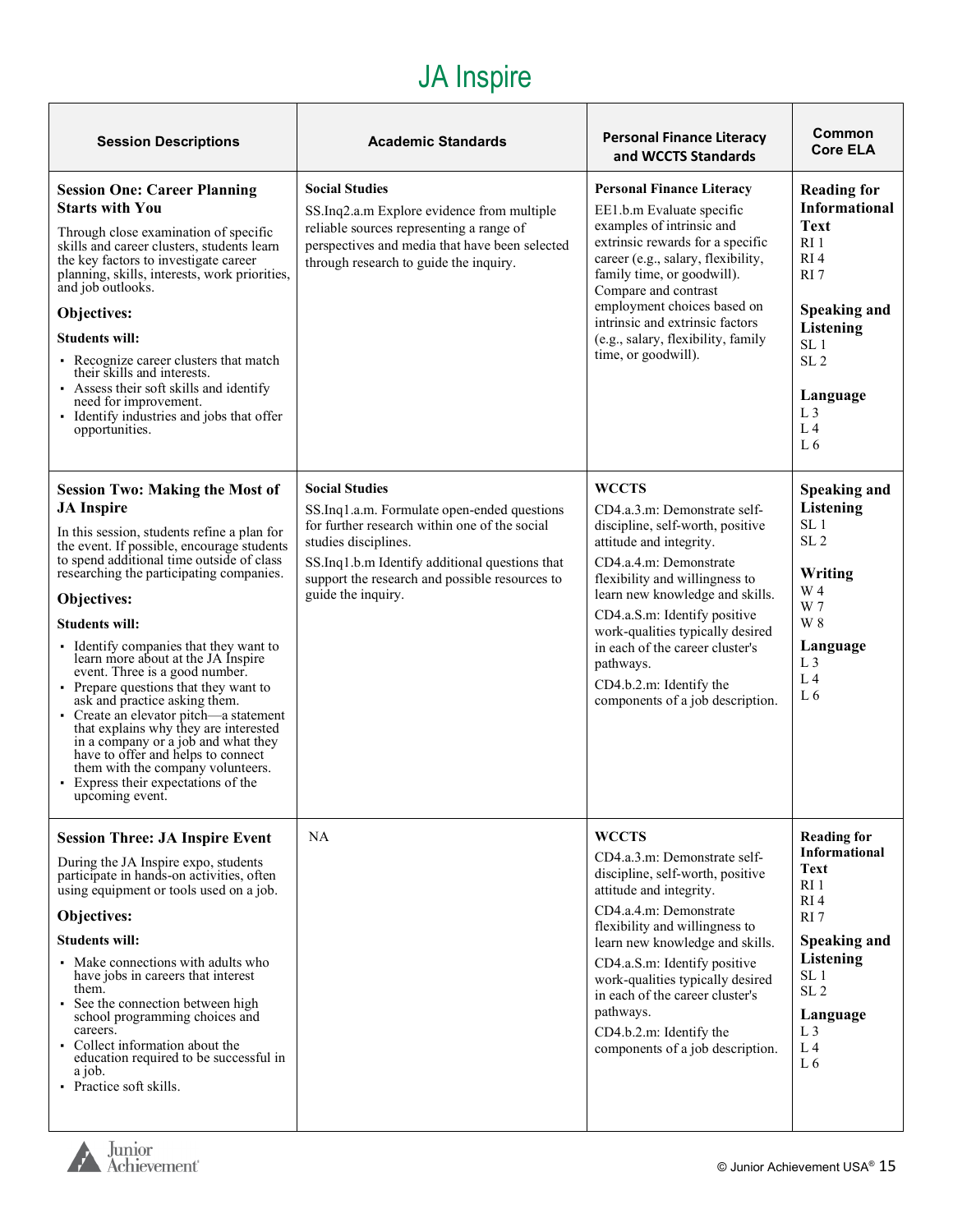| <b>Session Descriptions</b>                                                                                                                                                                                                                                                                                                                                                                                                                                                                                                                                              | <b>Academic Standards</b>                                                                                                                                                                                                                                                                                                                                            | <b>Personal Finance Literacy</b><br>and WCCTS Standards                                                                                                                                                                                                                                                                                                   | Common<br><b>Core ELA</b>                                                                                                                                                                                                                                                              |
|--------------------------------------------------------------------------------------------------------------------------------------------------------------------------------------------------------------------------------------------------------------------------------------------------------------------------------------------------------------------------------------------------------------------------------------------------------------------------------------------------------------------------------------------------------------------------|----------------------------------------------------------------------------------------------------------------------------------------------------------------------------------------------------------------------------------------------------------------------------------------------------------------------------------------------------------------------|-----------------------------------------------------------------------------------------------------------------------------------------------------------------------------------------------------------------------------------------------------------------------------------------------------------------------------------------------------------|----------------------------------------------------------------------------------------------------------------------------------------------------------------------------------------------------------------------------------------------------------------------------------------|
| <b>Session Four: Debrief and Next</b><br><b>Steps</b><br>Students reflect on what they have<br>learned and identify next steps to further<br>define their academic choices and career<br>path. They also compose a thank you<br>note to a chosen company.<br>Objectives:<br><b>Students will:</b><br>· Evaluate personal goals and priorities<br>based on their experience at the JA<br>Inspire event.<br>· Identify next steps, including<br>exploration of high school<br>coursework and other research.<br>• Understand relevant business<br>communication practices. | <b>Social Studies</b><br>SS.Inq2.a.m Explore evidence from multiple<br>reliable sources representing a range of<br>perspectives and media that have been selected<br>through research to guide the inquiry.<br>SS.Inq4.a.m Communicate conclusions using a<br>variety of media (i.e. video or online,<br>documentaries, exhibits, research papers, or web<br>pages). | <b>Personal Finance Literacy</b><br>EE1.b.m Evaluate specific<br>examples of intrinsic and<br>extrinsic rewards for a specific<br>career (e.g., salary, flexibility,<br>family time, or goodwill).<br>Compare and contrast<br>employment choices based on<br>intrinsic and extrinsic factors<br>(e.g., salary, flexibility, family<br>time, or goodwill). | <b>Reading for</b><br><b>Informational</b><br><b>Text</b><br>RI <sub>1</sub><br>RI <sub>4</sub><br>RI <sub>7</sub><br>Speaking and<br>Listening<br>SL <sub>1</sub><br>SL <sub>2</sub><br>Writing<br>W 3<br>W 4<br>W <sub>5</sub><br>Language<br>L <sub>3</sub><br>L <sub>4</sub><br>L6 |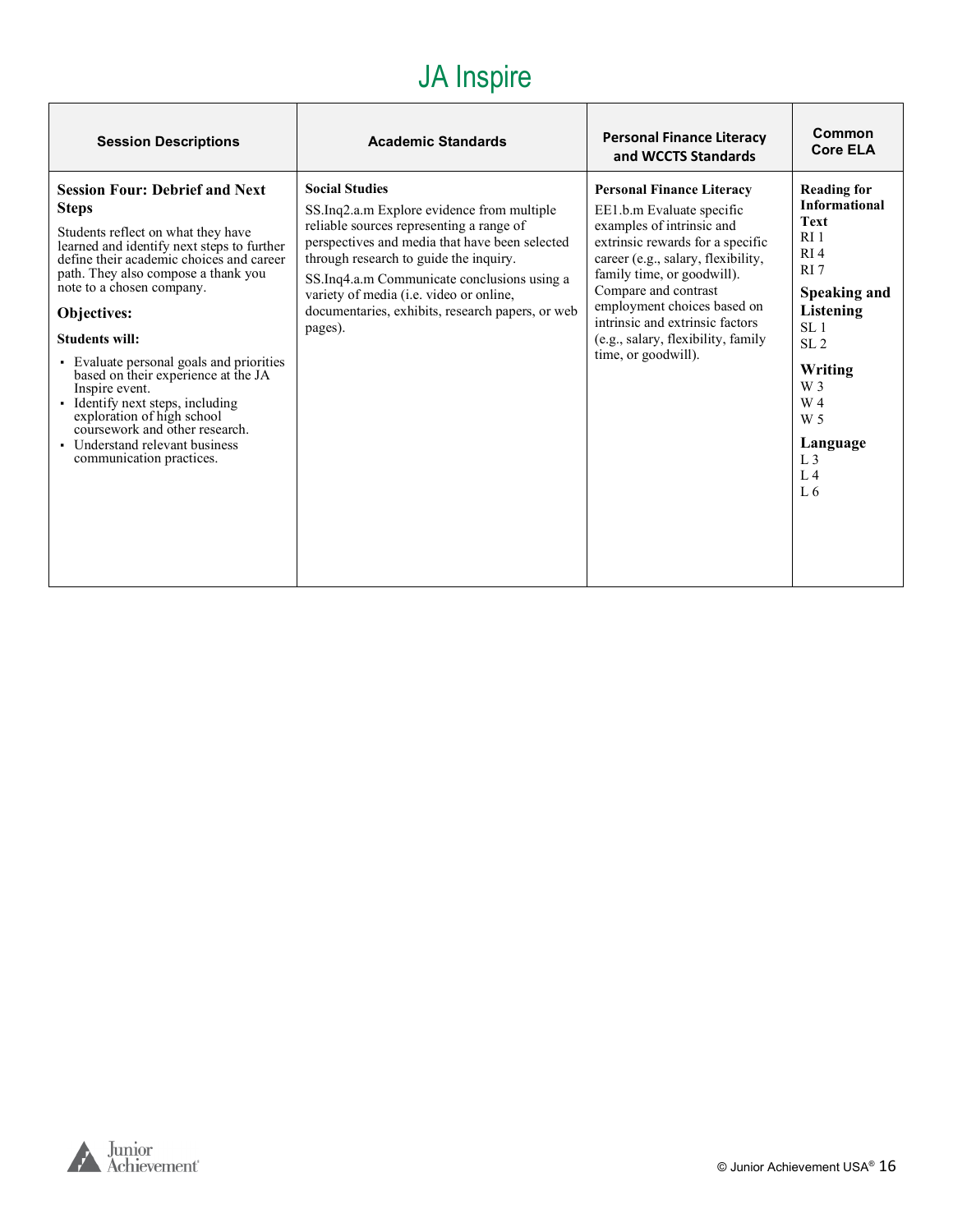#### **JA Inspire Virtual**

| <b>Session Descriptions</b>                                                                                                                                                                                                                                                                                                                                                                                                                                                                                                                                         | <b>Academic Standards</b> | <b>Personal Finance Literacy</b><br>and WCCTS Standards                                                                                                                                                                                                                                                                                                                                                                                                                                                                                                         | <b>Common Core</b><br><b>ELA</b>                                                                                                                                                                    |
|---------------------------------------------------------------------------------------------------------------------------------------------------------------------------------------------------------------------------------------------------------------------------------------------------------------------------------------------------------------------------------------------------------------------------------------------------------------------------------------------------------------------------------------------------------------------|---------------------------|-----------------------------------------------------------------------------------------------------------------------------------------------------------------------------------------------------------------------------------------------------------------------------------------------------------------------------------------------------------------------------------------------------------------------------------------------------------------------------------------------------------------------------------------------------------------|-----------------------------------------------------------------------------------------------------------------------------------------------------------------------------------------------------|
| <b>Session One: Find Your Path</b><br>Students understand the importance of career planning<br>and assess their personal interests in the context of<br>career paths.<br>Objectives:<br>The students will:<br>Determine the importance of career planning.<br>Students complete a career interest inventory.<br>Learn where your interests could lead you in<br>$\blacksquare$<br>your career with this<br>online assessment.<br>Assess your personal interests in the context<br>$\blacksquare$<br>of career paths.<br>Rate your interests, abilities, and values. | <b>NA</b>                 | <b>WCCTS</b><br>CD3.b.3.m: Demonstrate<br>openness to exploring a wide<br>range of occupations and career<br>pathways.<br>CD3.a.9.m: Use assessment<br>results in educational planning<br>including career awareness.                                                                                                                                                                                                                                                                                                                                           | <b>Reading for</b><br><b>Informational</b><br><b>Text</b><br>R <sub>I</sub> 1<br>RI <sub>4</sub><br>RI 7<br>Writing<br>W 4<br>W 7<br>Language<br>L <sub>3</sub><br>L <sub>4</sub><br>L <sub>6</sub> |
| <b>Session Two: Explore Your Options</b><br>Students learn to recognize career clusters that match<br>their skills and interests and identify industries and<br>jobs that offer potential opportunities.<br>Objectives:<br>The students will:<br>Learn about career clusters and different<br>$\blacksquare$<br>career paths.<br>Explore career clusters and career paths in the<br>٠<br>context of your interest inventory results.<br>Explore career clusters and career paths.<br>Identify industries and jobs that offer<br>$\blacksquare$<br>opportunities     | NA                        | <b>Personal Finance Literacy</b><br>EE1.b.m Evaluate specific<br>examples of intrinsic and<br>extrinsic rewards for a specific<br>career (e.g., salary, flexibility,<br>family time, or goodwill).<br>Compare and contrast<br>employment choices based on<br>intrinsic and extrinsic factors<br>(e.g., salary, flexibility, family<br>time, or goodwill).<br><b>WCCTS</b><br>CD4.a.S.m: Identify positive<br>work-qualities typically desired<br>in each of the career cluster's<br>pathways.<br>CD4.b.2.m: Identify the<br>components of a job<br>description. | <b>Reading for</b><br><b>Informational</b><br><b>Text</b><br>R11<br>RI <sub>4</sub><br>RI 7<br>Writing<br>W 4<br>W 7<br>Language<br>L <sub>3</sub><br>L <sub>4</sub><br>L <sub>6</sub>              |

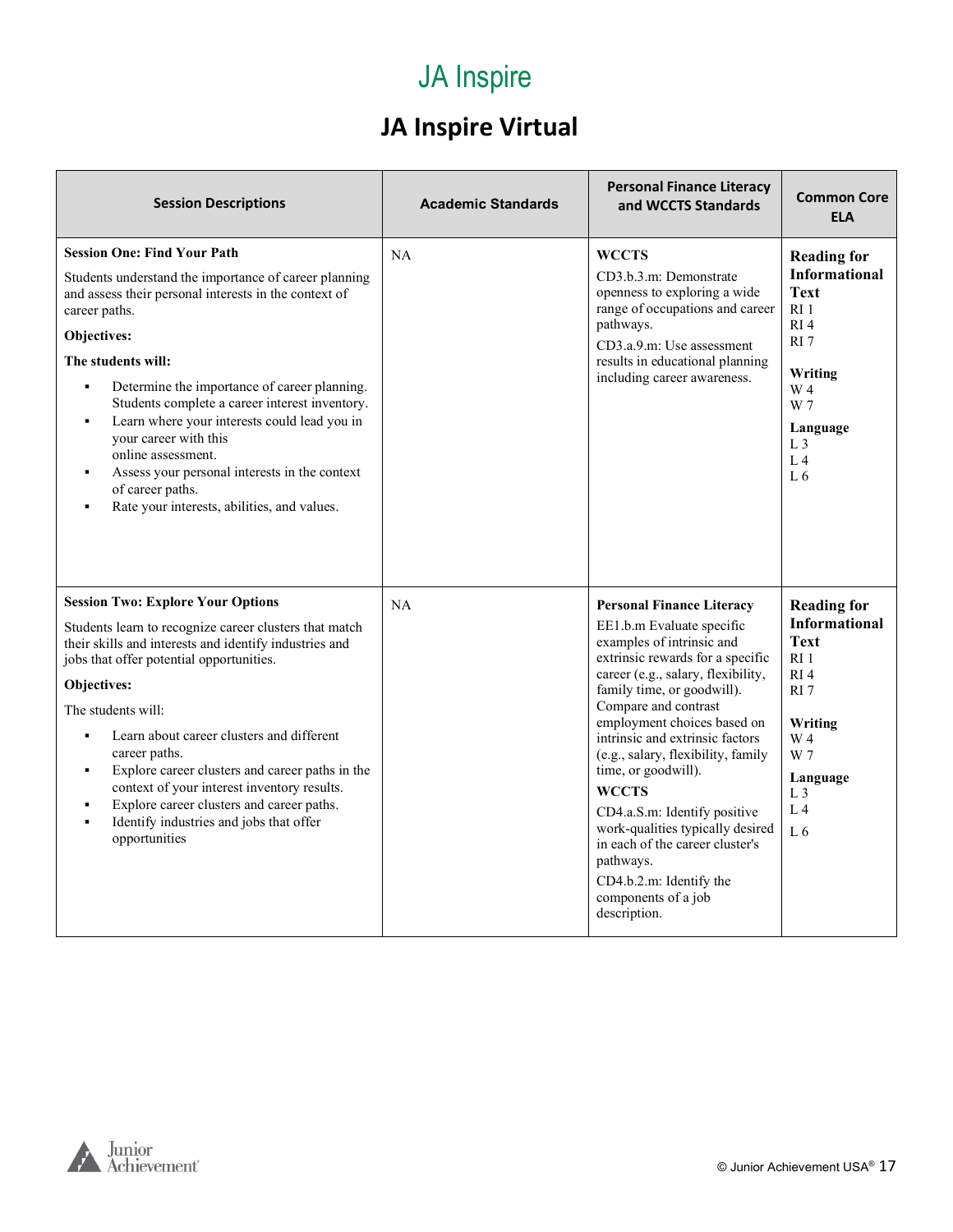#### **JA Inspire Virtual**

| <b>Session Descriptions</b>                                                                                                                                                                                                                                                                                                                                                                                                               | <b>Academic Standards</b> | <b>Personal Finance Literacy</b><br>and WCCTS Standards                                                                                                                                                                                                                                                 | <b>Common Core</b><br><b>ELA</b>                                                                                                                                            |
|-------------------------------------------------------------------------------------------------------------------------------------------------------------------------------------------------------------------------------------------------------------------------------------------------------------------------------------------------------------------------------------------------------------------------------------------|---------------------------|---------------------------------------------------------------------------------------------------------------------------------------------------------------------------------------------------------------------------------------------------------------------------------------------------------|-----------------------------------------------------------------------------------------------------------------------------------------------------------------------------|
| <b>Session Three: Present Yourself</b><br>Students assess their soft skills and identify any areas<br>needing improvement. They also create an elevator<br>pitch to help communicate their areas of interest.<br>Objectives:<br>The students will:<br>Assess soft skills and identify need for<br>improvement<br>Create an elevator pitch.                                                                                                | <b>NA</b>                 | <b>WCCTS</b><br>CD3.a.6.m: Build an ongoing<br>awareness of personal abilities,<br>skills, interests and motivation<br>and determine how these fit<br>with chosen career pathway.<br>4C3.b.6.m: Demonstrate the<br>use of various tools to<br>communicate effectively with<br>an individual or a group. | <b>Reading for</b><br><b>Informational</b><br><b>Text</b><br>RI 1<br>RI <sub>4</sub><br>RI 7<br>Language<br>L <sub>3</sub><br>L <sub>4</sub><br>L <sub>6</sub>              |
| Session Four: What to Expect at the JA Inspire Day<br>Students set JA Inspire day goals related to personal<br>skills and interests and identify relevant companies they<br>want to explore at the event.<br>Objectives:<br>The students will:<br>Set expectations for JA Inspire Day and<br>examine different scenarios.<br>Set JA Inspire Day goals related to personal<br>skills and interests.<br>Set expectations for JA Inspire Day | <b>NA</b>                 | <b>WCCTS</b><br>LE1.a.9.m: Build interest.<br>guide and influence decisions<br>organize efforts and involve<br>members of a group.                                                                                                                                                                      | <b>Reading for</b><br><b>Informational</b><br><b>Text</b><br>RI 1<br>RI <sub>4</sub><br>RI 7<br>Writing<br>W 4<br>W 7<br>Language<br>L <sub>3</sub><br>L <sub>4</sub><br>L6 |

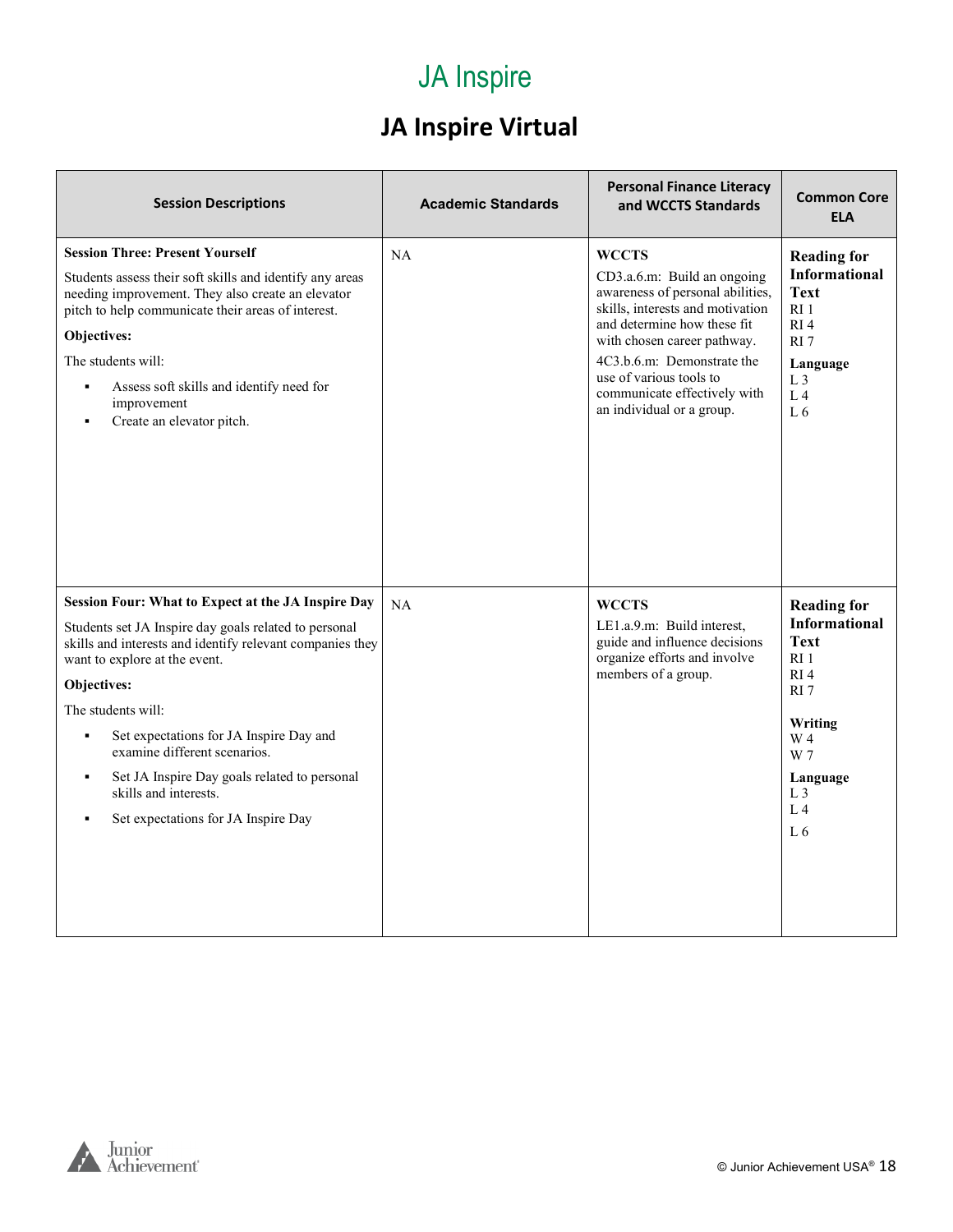#### **JA Inspire Virtual**

| <b>Session Descriptions</b>                                                                                                                                                                                                                                                                                                                                                                                                                                                                                                                                                                                                                           | <b>Academic Standards</b> | <b>Personal Finance Literacy</b><br>and WCCTS Standards                                                                                                                     | <b>Common Core</b><br><b>ELA</b>                                                                                                                                                                   |
|-------------------------------------------------------------------------------------------------------------------------------------------------------------------------------------------------------------------------------------------------------------------------------------------------------------------------------------------------------------------------------------------------------------------------------------------------------------------------------------------------------------------------------------------------------------------------------------------------------------------------------------------------------|---------------------------|-----------------------------------------------------------------------------------------------------------------------------------------------------------------------------|----------------------------------------------------------------------------------------------------------------------------------------------------------------------------------------------------|
| <b>Session Five: Build Your Network</b><br>Students understand the importance and essentials of<br>networking, identify relevant companies at the JA<br>Inspire event, and prepare and practice interview<br>questions for businesspeople in their fields of interest.<br><b>Objectives:</b><br>The students will:<br>Understand the elements and importance of<br>$\blacksquare$<br>networking.<br>Identify relevant companies at the event.<br>Prepare and practice interview questions for<br>businesspeople in fields of interest.                                                                                                                | NA                        |                                                                                                                                                                             | <b>Reading for</b><br><b>Informational</b><br>Text<br>RI <sub>1</sub><br>RI <sub>4</sub><br>RI <sub>7</sub><br>Writing<br>W 4<br>W 7<br>Language<br>L <sub>3</sub><br>$L_4$<br>L <sub>6</sub>      |
| <b>Session Six: Make a Plan</b><br>Following the JA Inspire event, students evaluate<br>personal goals and priorities to identify next steps,<br>including exploration of high school coursework,<br>extracurricular activities and networking.<br>Objectives:<br>The students will:<br>Evaluate personal goals and priorities to<br>$\blacksquare$<br>identify next steps based on the JA Inspire<br>experience.<br>Identify next steps, including exploration of<br>$\blacksquare$<br>high school coursework, extracurricular<br>activities, and networking.<br>Write a note thanking a contact met during the<br>$\blacksquare$<br>JA Inspire Day. | NA                        | <b>WCCTS</b><br>CD1.b.4.m: Identify long and<br>short-term goals.<br>CD3.b.3.m: Demonstrate<br>openness to exploring a wide<br>range of occupations and career<br>pathways. | <b>Reading for</b><br><b>Informational</b><br><b>Text</b><br>RI <sub>1</sub><br>RI <sub>4</sub><br>RI 7<br>Writing<br>W 4<br>W 7<br>Language<br>L <sub>3</sub><br>L <sub>4</sub><br>L <sub>6</sub> |

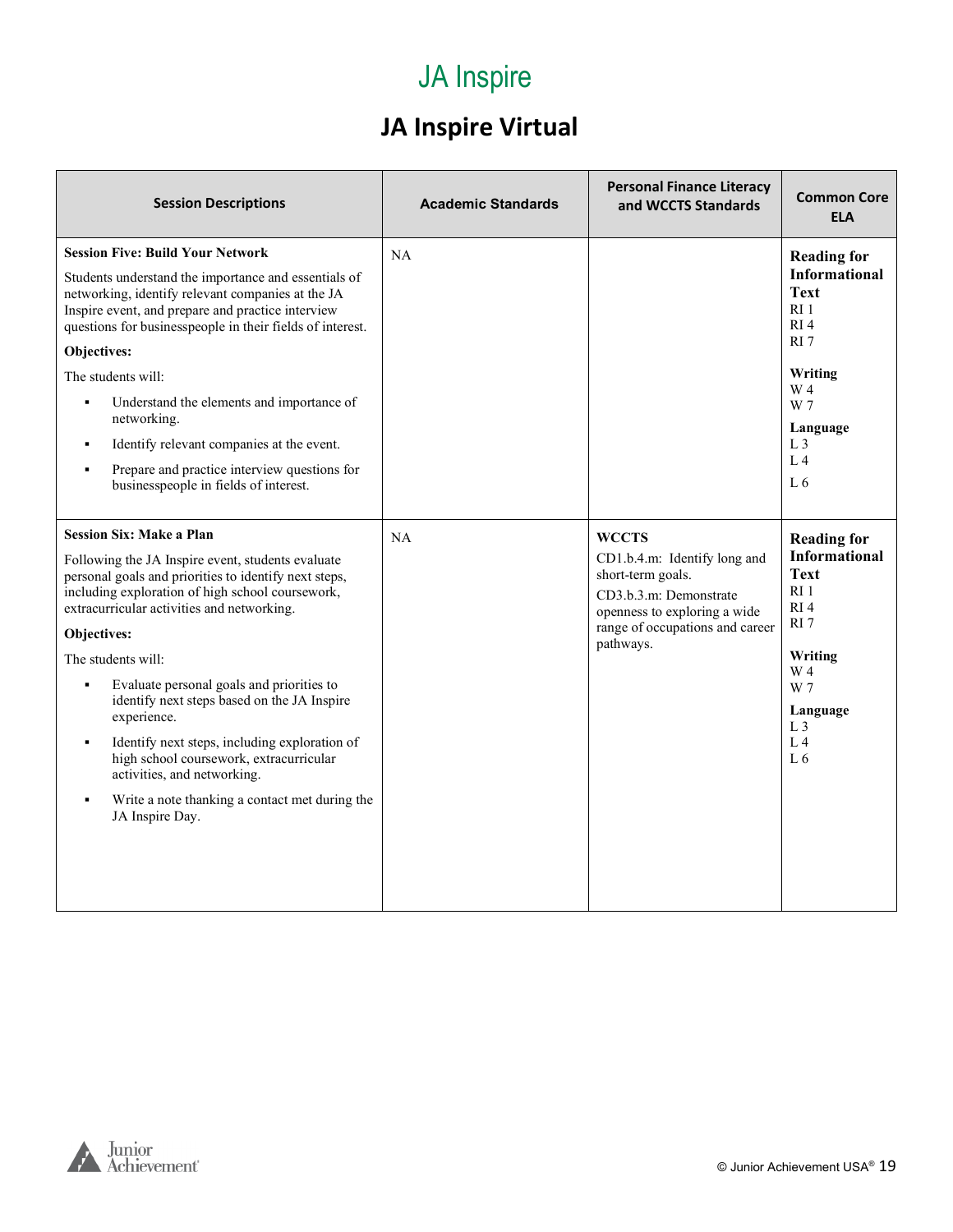## JA Career Exploration Fair

<span id="page-19-0"></span>

| <b>Session Descriptions</b>                                                                                                                                                                                                                                                                                                                                                                                                                                                         | <b>Academic Standards</b>                                                                                                                       | <b>Business and</b><br><b>Information Technology,</b><br><b>WCCTS Standards</b>                                                                                             | Common<br><b>Core ELA</b>                                                                                                                                                                                                                                                         |
|-------------------------------------------------------------------------------------------------------------------------------------------------------------------------------------------------------------------------------------------------------------------------------------------------------------------------------------------------------------------------------------------------------------------------------------------------------------------------------------|-------------------------------------------------------------------------------------------------------------------------------------------------|-----------------------------------------------------------------------------------------------------------------------------------------------------------------------------|-----------------------------------------------------------------------------------------------------------------------------------------------------------------------------------------------------------------------------------------------------------------------------------|
| Pre-Fair Session: What Sets You Apart?<br>Students reflect on their abilities, interests, and<br>values as they consider future career choices.<br>Objectives:<br><b>Students will:</b><br>• Define careers.<br>• Differentiate between abilities (skills) and<br>values.<br>• Identify their personal characteristics.                                                                                                                                                             | <b>Social Studies</b><br>SS.Inq1.a.m. Formulate open-ended<br>questions for further research within one of<br>the social studies disciplines.   | .WCCTS<br>CD3.a.6.m: Build an ongoing<br>awareness of personal abilities,<br>skills, interests and motivation<br>and determine how these fit with<br>chosen career pathway. | <b>Reading for</b><br><b>Informational</b><br>Text<br>RI <sub>4</sub><br>RI <sub>7</sub><br><b>Speaking and</b><br>Listening<br>SL <sub>1</sub><br>SL <sub>2</sub><br>Language<br>L <sub>3</sub><br>L <sub>4</sub><br>L <sub>6</sub>                                              |
| The Day of the Fair<br>Students will visit seven speakers from the<br>community who will give brief presentations<br>about their jobs, allowing time for students to<br>ask questions.<br>Objectives:<br><b>Students will:</b><br>• Complete one pre-fair activity (teacher-led)<br>(optional).<br>· Express how jobs require specific interests<br>and skills.<br>• Complete one post-fair activity (teacher-led)<br>(optional).<br>• Complete a student evaluation, if requested. | <b>Social Studies</b><br>SS.Inq1.b.m Identify additional questions<br>that support the research and possible<br>resources to guide the inquiry. | <b>WCCTS</b><br>MG3.b.6.m: Identify jobs that<br>use varying types of performance<br>measures to compensate the<br>employees.                                               | <b>Reading for</b><br><b>Informational</b><br><b>Text</b><br>RI4<br>RI <sub>7</sub><br>Speaking and<br>Listening<br>SL <sub>1</sub><br>SL <sub>2</sub><br>Writing<br>W 4<br>W 7<br>Language<br>L <sub>3</sub><br>L <sub>4</sub><br>L <sub>6</sub>                                 |
| <b>Post-Fair Session</b><br>Students reflect on their JA Career Exploration<br>Fair experiences.<br>Objectives:<br><b>Students will:</b><br>• Identify a future career goal.<br>• Create a personal action plan.                                                                                                                                                                                                                                                                    | <b>Social Studies</b><br>SS.Inq4.a.m Communicate conclusions<br>using a variety of media.                                                       | <b>Business and Information</b><br>Technology<br>BC1.a.5.m: Organize thoughts to<br>reflect logical thinking.                                                               | <b>Reading for</b><br><b>Informational</b><br><b>Text</b><br>RI <sub>2</sub><br>RI4<br>RI <sub>5</sub><br>RI7<br><b>Speaking and</b><br>Listening<br>SL <sub>1</sub><br>SL <sub>2</sub><br>Writing<br>W 4<br>W 7<br>Language<br>L <sub>3</sub><br>L <sub>4</sub><br>$\;$ L $\;$ 6 |

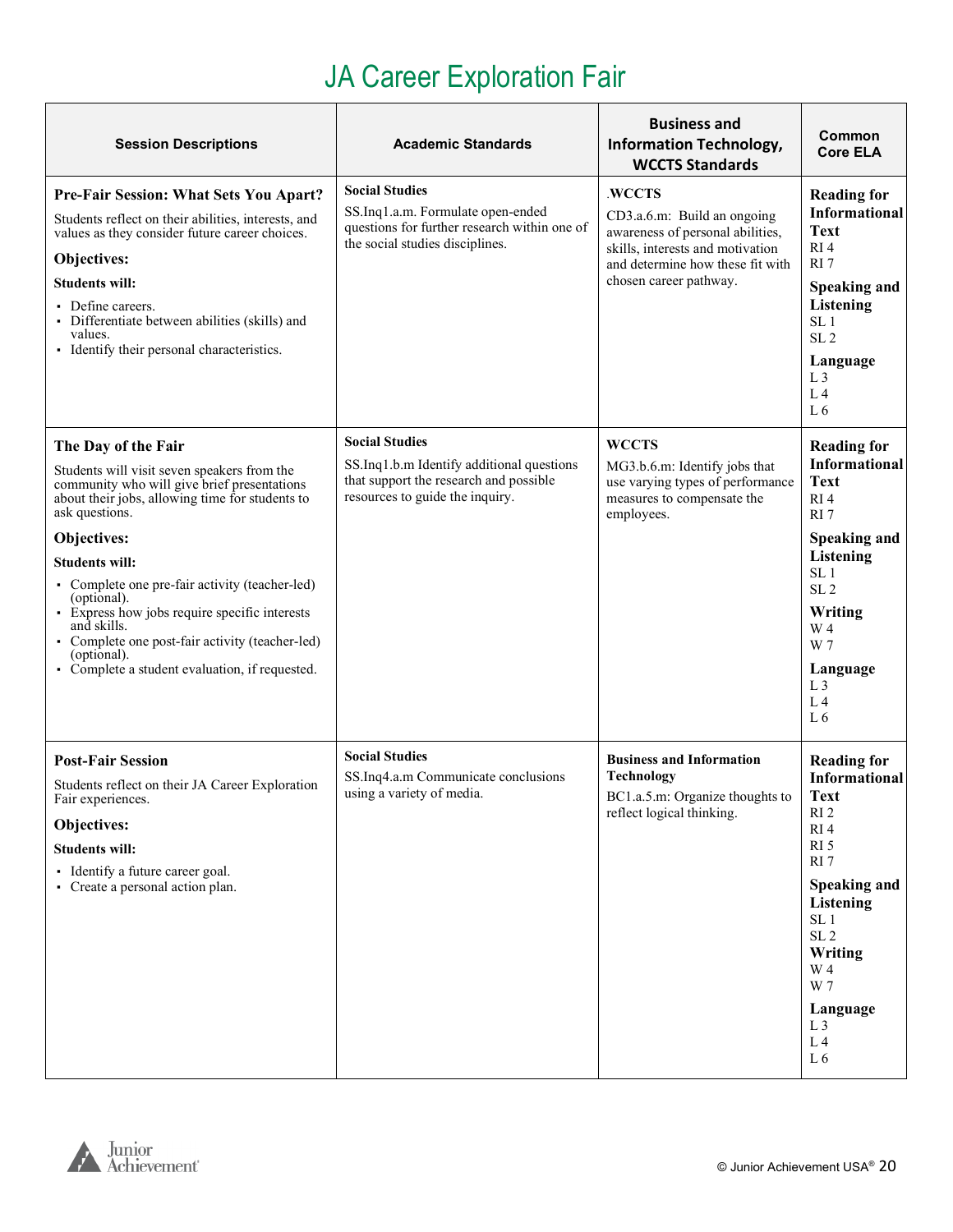### JA Career Speaker Series

<span id="page-20-0"></span>

| <b>Session Descriptions</b>                                                                                                                                                                                                                                                                                             | <b>Academic Standards</b>                                                                                                                                                      | <b>Business and</b><br>Information<br><b>Technology, WCCTS</b><br><b>Standards</b>                                                                                             | <b>Common Core</b><br><b>ELA</b>                                                                                                                                                                                                                                |
|-------------------------------------------------------------------------------------------------------------------------------------------------------------------------------------------------------------------------------------------------------------------------------------------------------------------------|--------------------------------------------------------------------------------------------------------------------------------------------------------------------------------|--------------------------------------------------------------------------------------------------------------------------------------------------------------------------------|-----------------------------------------------------------------------------------------------------------------------------------------------------------------------------------------------------------------------------------------------------------------|
| <b>Session One: Before the Event</b><br>Students research the visiting<br>career speaker and his or her<br>company, and prepare questions<br>for the speaker event.<br>Objectives:<br><b>Students will:</b><br>• Identify skills and interests.<br>Recognize Career Clusters<br>• Recall future high-demand occupations | <b>Social Studies</b><br>SS.Inq1.a.m. Formulate open-ended<br>questions for further research within one<br>of the social studies disciplines.                                  | .WCCTS<br>CD3.a.6.m: Build an<br>ongoing awareness of<br>personal abilities, skills,<br>interests and motivation and<br>determine how these fit with<br>chosen career pathway. | <b>Reading for</b><br><b>Informational</b><br>Text<br>RI <sub>1</sub><br>RI <sub>4</sub><br>RI7<br><b>Speaking and</b><br><b>Listening</b><br>SL <sub>1</sub><br>SL <sub>2</sub><br>Writing<br>W 4<br>W 7<br>Language<br>L <sub>3</sub><br>L <sub>4</sub><br>L6 |
| <b>Session Two: During the Event</b><br>Students learn about the guest<br>speaker's job experiences and<br>stories, ask questions, and take<br>notes.<br>Objectives:<br><b>Students will:</b><br>• Practice active listening skills.<br>Equate job responsibilities with skills and<br>interests                        | <b>Social Studies</b><br>SS.Inq1.b.m Identify additional questions<br>that support the research and possible<br>resources to guide the inquiry.                                | <b>WCCTS</b><br>MG3.b.6.m: Identify jobs<br>that use varying types of<br>performance measures to<br>compensate the employees.                                                  | <b>Speaking and</b><br><b>Listening</b><br>SL <sub>1</sub><br>SL <sub>2</sub><br>Writing<br>W 4<br>W 7<br>Language<br>L <sub>3</sub><br>L <sub>4</sub><br>L6                                                                                                    |
| <b>Session Three: After the Event</b><br>Students reflect on what they learned<br>during their preparation and the speaker<br>event.<br>Objectives:<br><b>Students will:</b><br>• Recognize Career Clusters                                                                                                             | <b>Social Studies</b><br>SS.Inq4.a.m Communicate conclusions<br>using a variety of media (i.e. video or<br>online, documentaries, exhibits, research<br>papers, or web pages). | <b>Business and Information</b><br><b>Technology</b><br>BC1.a.5.m: Organize<br>thoughts to reflect logical<br>thinking.                                                        | <b>Speaking and</b><br>Listening<br>SL <sub>1</sub><br>$\ensuremath{\mathrm{SL}}\,2$<br>Writing<br>W 2<br>W 4<br>W 7<br>Language<br>L <sub>3</sub><br>L <sub>4</sub><br>L <sub>6</sub>                                                                          |

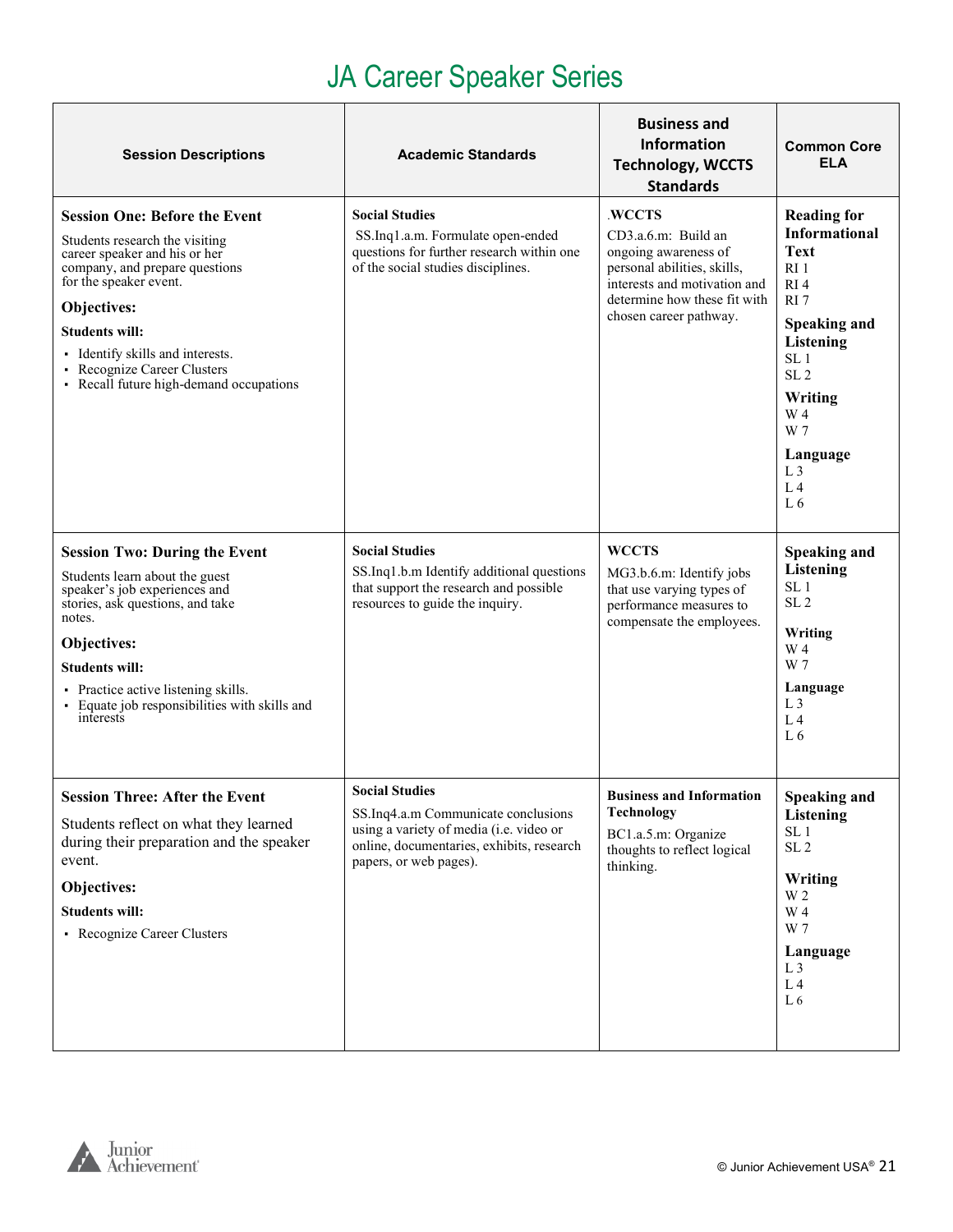# JA Excellence through Ethics

| <b>Session Descriptions</b>                                                                                                                                                                                                                                                                                                                                                                                                                                                                                                                                                                                                                                                    | <b>Academic Standards</b>                                                                                                                                                                                                                                                                                                                             | <b>Business and Information</b><br><b>Technology and WCCTS</b><br><b>Standards</b>                                   | <b>Common</b><br><b>Core ELA</b>                                                                                                                                                                                                                                                                   |
|--------------------------------------------------------------------------------------------------------------------------------------------------------------------------------------------------------------------------------------------------------------------------------------------------------------------------------------------------------------------------------------------------------------------------------------------------------------------------------------------------------------------------------------------------------------------------------------------------------------------------------------------------------------------------------|-------------------------------------------------------------------------------------------------------------------------------------------------------------------------------------------------------------------------------------------------------------------------------------------------------------------------------------------------------|----------------------------------------------------------------------------------------------------------------------|----------------------------------------------------------------------------------------------------------------------------------------------------------------------------------------------------------------------------------------------------------------------------------------------------|
| Day of the Visit<br>Students are introduced to the concept of ethics,<br>participate in a demonstration of why ethics are<br>important to discuss, examine their core values,<br>and explore how we are all interdependent on<br>the choices we each make.<br>Objectives:<br><b>Students will:</b><br>• Define ethics, ethical dilemma, values, core<br>values, and interdependence.<br>• Articulate how one's core values affects<br>one's choices.<br>• Articulate and identify the steps necessary to<br>make ethical decisions.<br>Recognize that individual ethics affect the<br>greater community.                                                                       | <b>Social Studies</b><br>SS.Inq1.b.mIdentify additional questions<br>that support the research and possible<br>resources to guide the inquiry.<br>SS.BH1.a.mIdentify patterns such as<br>culture, prior knowledge, family, peers,<br>school, communities, and personal<br>interests that influence a person's<br>cognition, perception, and behavior. | <b>Business and Information</b><br>Technology<br>BLE5.a.8.m: Distinguish<br>between business and personal<br>ethics. | <b>Reading for</b><br><b>Informational</b><br><b>Text</b><br>$RI$ 1<br>RI <sub>4</sub><br>RI <sub>7</sub><br><b>Speaking and</b><br>Listening<br>SL <sub>1</sub><br>SL <sub>2</sub><br>SL <sub>3</sub><br>SI.4<br>Writing<br>W 4<br>Language<br>L <sub>3</sub><br>L <sub>4</sub><br>L <sub>6</sub> |
| <b>Reflection Activity</b><br>Students will reflect and discuss what they've<br>learning after interacting with the volunteer, a<br>local business professional who articulated how<br>and why professionals make ethical choices and<br>decisions regarding relationships, the work<br>environment, and life.<br>Objectives:<br><b>Students will:</b><br>• Apply key terms and concepts used in the<br>volunteer-led activities.<br>Use intentional, ethical decision-making<br>skills to consider outcomes and<br>consequences of choices.<br>· Self-examine to develop a personal<br>awareness of values to begin to see the<br>connection between their words and actions. | <b>Social Studies</b><br>SS.Ing1.b.m Identify additional questions<br>that support the research and possible<br>resources to guide the inquiry.<br>SS.BH3.a.mAnalyze how a person's local<br>actions can have global consequences,<br>and how global patterns and processes can<br>affect seemingly unrelated local actions.                          | <b>WCCTS</b><br>FCS1.b.3.m: Discuss ethics and<br>morals and identify its<br>importance to family and<br>community.  | <b>Speaking and</b><br><b>Listening</b><br>SL <sub>1</sub><br>SL <sub>2</sub><br>SL <sub>3</sub><br>Language<br>L <sub>3</sub><br>L <sub>4</sub><br>L <sub>6</sub>                                                                                                                                 |

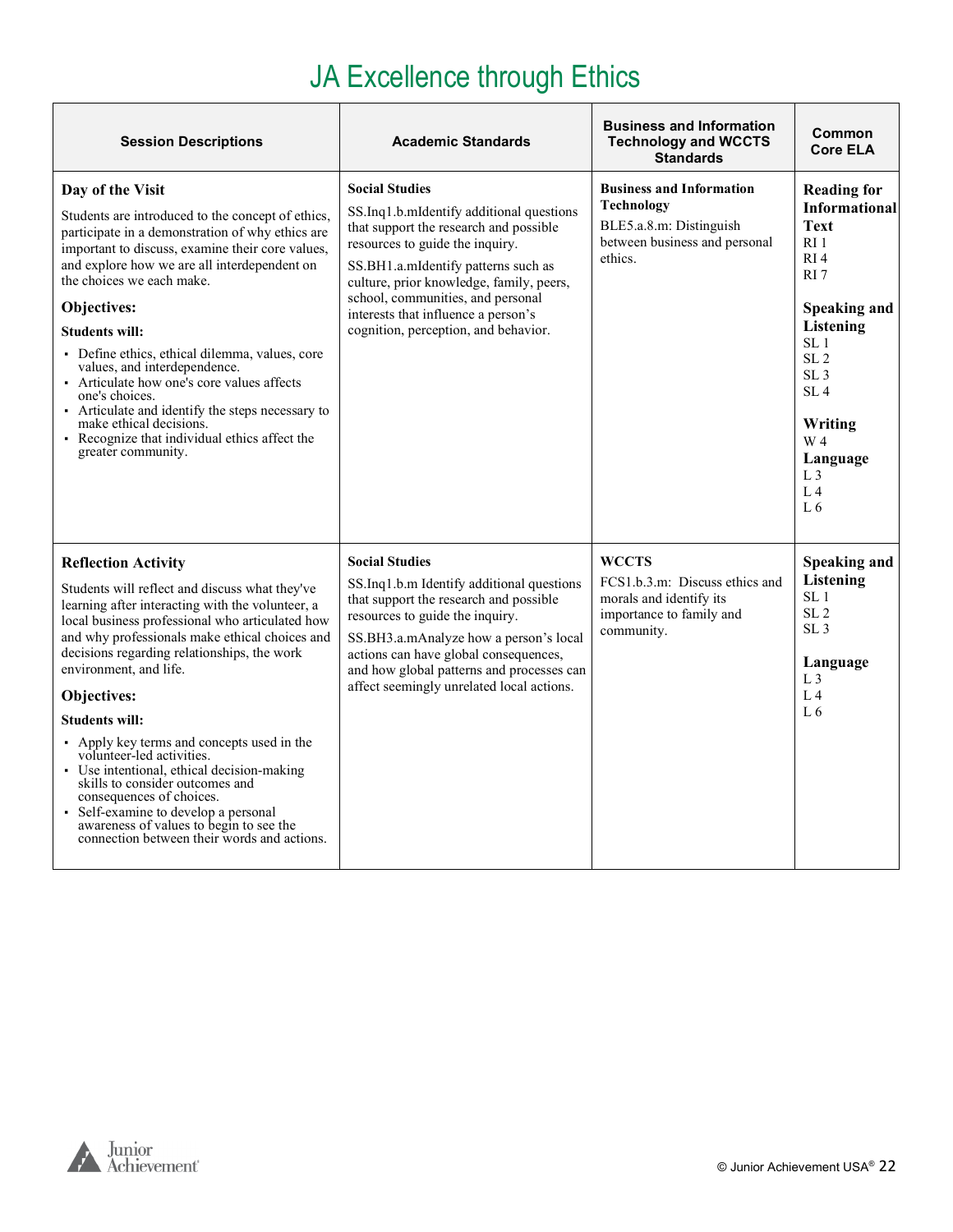#### JA It's My Job (Soft Skills)

<span id="page-22-0"></span>

| <b>Session Descriptions</b>                                                                                                                                                                                                                                                                                                                                                                                                                                         | <b>Academic Standards</b>                                                                                                                                                                                   | <b>WCCTS Standards</b>                                                                                                                                                                                                                                                                                                                                                                                                                           | Common<br><b>Core ELA</b>                                                                                                                                                                                                                                                                                           |
|---------------------------------------------------------------------------------------------------------------------------------------------------------------------------------------------------------------------------------------------------------------------------------------------------------------------------------------------------------------------------------------------------------------------------------------------------------------------|-------------------------------------------------------------------------------------------------------------------------------------------------------------------------------------------------------------|--------------------------------------------------------------------------------------------------------------------------------------------------------------------------------------------------------------------------------------------------------------------------------------------------------------------------------------------------------------------------------------------------------------------------------------------------|---------------------------------------------------------------------------------------------------------------------------------------------------------------------------------------------------------------------------------------------------------------------------------------------------------------------|
| <b>Communicating About Yourself</b><br>Students learn what their dress, speech,<br>and listening skills communicate to<br>others about them.<br>Objectives:<br><b>Students will:</b><br>• Recognize the importance of manners<br>as an element of professionalism.<br>• Identify language and style<br>appropriate for the workplace.                                                                                                                               | <b>Social Studies</b><br>SS.Inq2.a.m Explore evidence from multiple<br>reliable sources representing a range of<br>perspectives and media that have been selected<br>through research to guide the inquiry. | <b>WCCTS</b><br>CD1.b.3.m: Develop effective<br>coping skills for dealing with<br>problems.<br>CD1.c.5.m: Distinguish between<br>appropriate and inappropriate<br>behavior in a team setting.<br>CD1.c.6.m: Conduct oneself in a<br>respectable manner which<br>acknowledges the personal<br>boundaries, rights and privacy of<br>others.<br>CD1.c.7.m: Display cooperative<br>behavior and identify personal<br>strengths and assets in groups. | <b>Reading for</b><br><b>Informational</b><br><b>Text</b><br>RI 1<br>RI <sub>4</sub><br><b>Speaking</b><br>and<br>Listening<br>SL <sub>1</sub><br>SL <sub>2</sub><br>SL <sub>4</sub><br>SL <sub>6</sub><br>Writing<br>W 4<br>Language<br>L1<br>L <sub>2</sub><br>L <sub>3</sub><br>L <sub>4</sub><br>L <sub>6</sub> |
| <b>Applications and Resumes</b><br>Students examine both document forms<br>and begin to think about how to adapt<br>their experiences, skills, and<br>achievements into the applicable<br>template to present themselves to a<br>potential employer.<br>Objectives:<br><b>Students will:</b><br>• Identify information necessary for a<br>job application.<br>• Recognize key features and<br>formatting of resumes.<br>• Use appropriate language for a<br>resume. | NA                                                                                                                                                                                                          | <b>WCCTS</b><br>CD4.b.2.m: Identify the<br>components of a job description.<br>CD4.b.5.h: Use multiple<br>resources to locate job<br>opportunities.<br>CD4.b.3.m:Use technology to<br>assist in career exploration and<br>job-seeking activities                                                                                                                                                                                                 | <b>Speaking</b><br>and<br>Listening<br>SL <sub>1</sub><br>SL <sub>2</sub><br>Writing<br>W 4<br>Language<br>L1<br>L <sub>2</sub><br>L <sub>3</sub><br>L <sub>4</sub><br>L <sub>6</sub>                                                                                                                               |

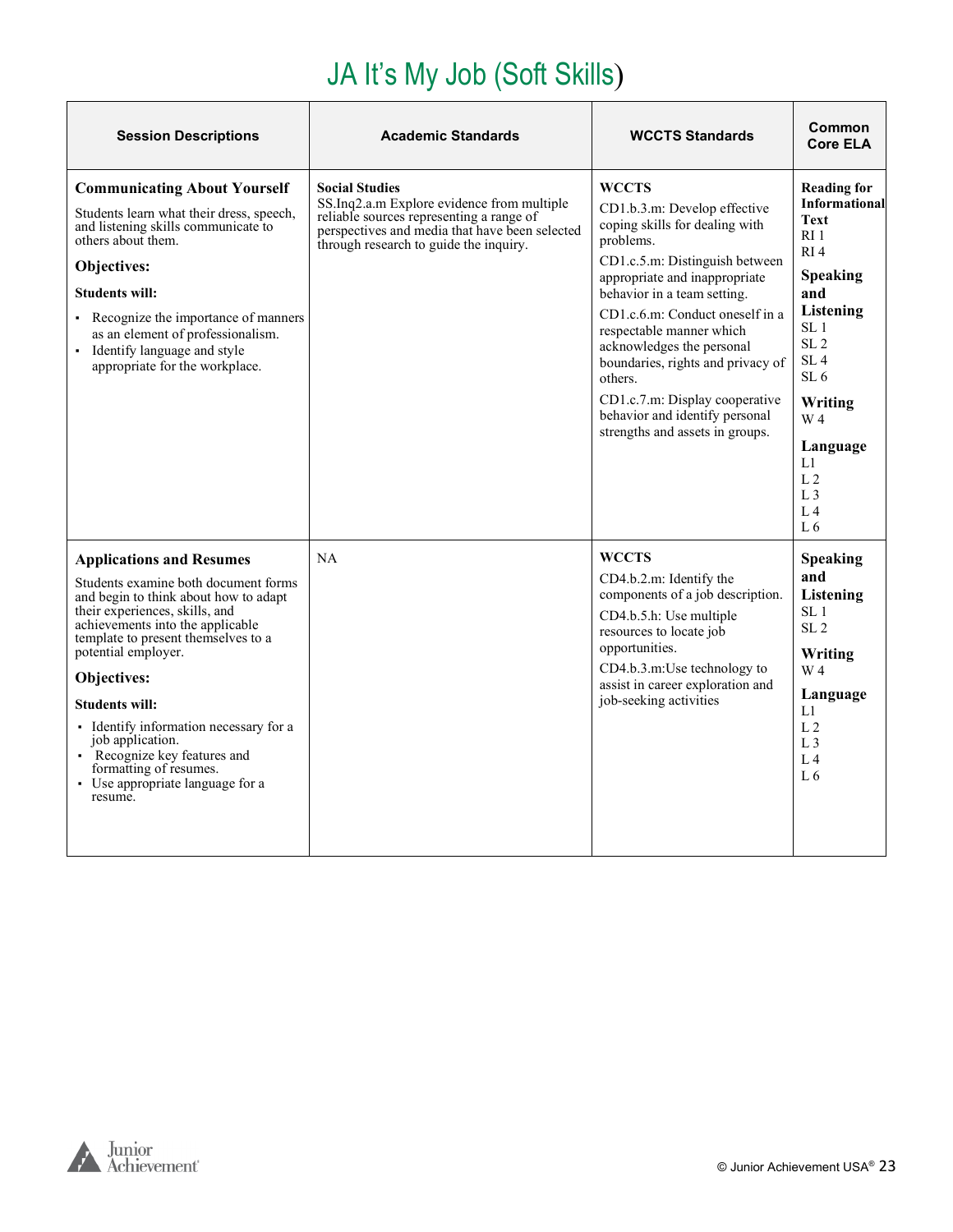### JA It's My Job (Soft Skills)

| <b>Session Descriptions</b>                                                                                                                                                                                                                                                                                                                                                                                                                                                                                                                                                                                        | <b>Academic Standards</b> | <b>WCCTS Standards</b>                                                                                                                                                                                                                                                                                                                                                                                                                                               | Common<br><b>Core ELA</b>                                                                                                                                                                                                                     |
|--------------------------------------------------------------------------------------------------------------------------------------------------------------------------------------------------------------------------------------------------------------------------------------------------------------------------------------------------------------------------------------------------------------------------------------------------------------------------------------------------------------------------------------------------------------------------------------------------------------------|---------------------------|----------------------------------------------------------------------------------------------------------------------------------------------------------------------------------------------------------------------------------------------------------------------------------------------------------------------------------------------------------------------------------------------------------------------------------------------------------------------|-----------------------------------------------------------------------------------------------------------------------------------------------------------------------------------------------------------------------------------------------|
| <b>Interviewing for a Job</b><br>Students complete an activity and track<br>their accomplishments in a "brag sheet."<br>Additional activities are available in<br>which students develop a personal<br>profile that will help them succeed<br>during an interview and practice mock<br>interviews.<br>Objectives:<br><b>Students will:</b><br>• Identify appropriate content for a<br>personal brag sheet<br>• Adapt personal information to<br>interview situations.<br>• Develop answers to common<br>interview questions.<br>• Recognize appropriate professional<br>dress and demeanor for a job<br>interview. | <b>NA</b>                 | <b>WCCTS</b><br>CD1.a.2.m: Assess personal<br>strengths, aptitudes and passions<br>related to potential future<br>careers.<br>CD3.a.6.m: Build an ongoing<br>awareness of personal abilities,<br>skills, interests and motivation<br>and determine how these fit with<br>chosen career pathway.<br>CD4.a.5.m: Identify positive<br>workqualities typically desired in<br>each of the career cluster's<br>pathways.                                                   | <b>Speaking</b><br>and<br><b>Listening</b><br>SL <sub>1</sub><br>SL <sub>2</sub><br>SL <sub>4</sub><br>SL <sub>6</sub><br>Writing<br>W <sub>4</sub><br>Language<br>Ll<br>L <sub>2</sub><br>L <sub>3</sub><br>L <sub>4</sub><br>L <sub>6</sub> |
| <b>Cell Phones in the Workplace</b><br>Students develop an understanding<br>of appropriate communication<br>methods to ensure workplace<br>success.<br><b>Objectives:</b><br><b>Students will:</b><br>• Recognize and identify appropriate<br>and inappropriate uses of cell<br>phones in the workplace.<br>• Identify the effects of inappropriate<br>usage of cell phones in the<br>workplace.<br>• Adapt cell phone behavior and<br>functions for professional uses.<br>• Recognize and apply appropriate<br>texting style for communicating in<br>the workplace.                                               | NA                        | <b>WCCTS</b><br>CD1.c.5.m: Distinguish between<br>appropriate and inappropriate<br>behavior in a team setting.<br>CD1.c.6.m: Conduct oneself in<br>a respectable manner which<br>acknowledges the personal<br>boundaries, rights and privacy of<br>others.<br>CD4.c.2.m: Demonstrate the<br>behavior and etiquette<br>appropriate to interactions with<br>adults.<br>CD4.c.3.m:Distinguish between<br>appropriate behaviors in a social<br>vs. professional setting. | <b>Speaking</b><br>and<br>Listening<br>SL <sub>1</sub><br>SL <sub>2</sub><br>SL <sub>4</sub><br>SL <sub>5</sub><br>SL <sub>6</sub><br>Language<br>L1<br>L <sub>3</sub><br>L <sub>4</sub><br>L <sub>6</sub>                                    |